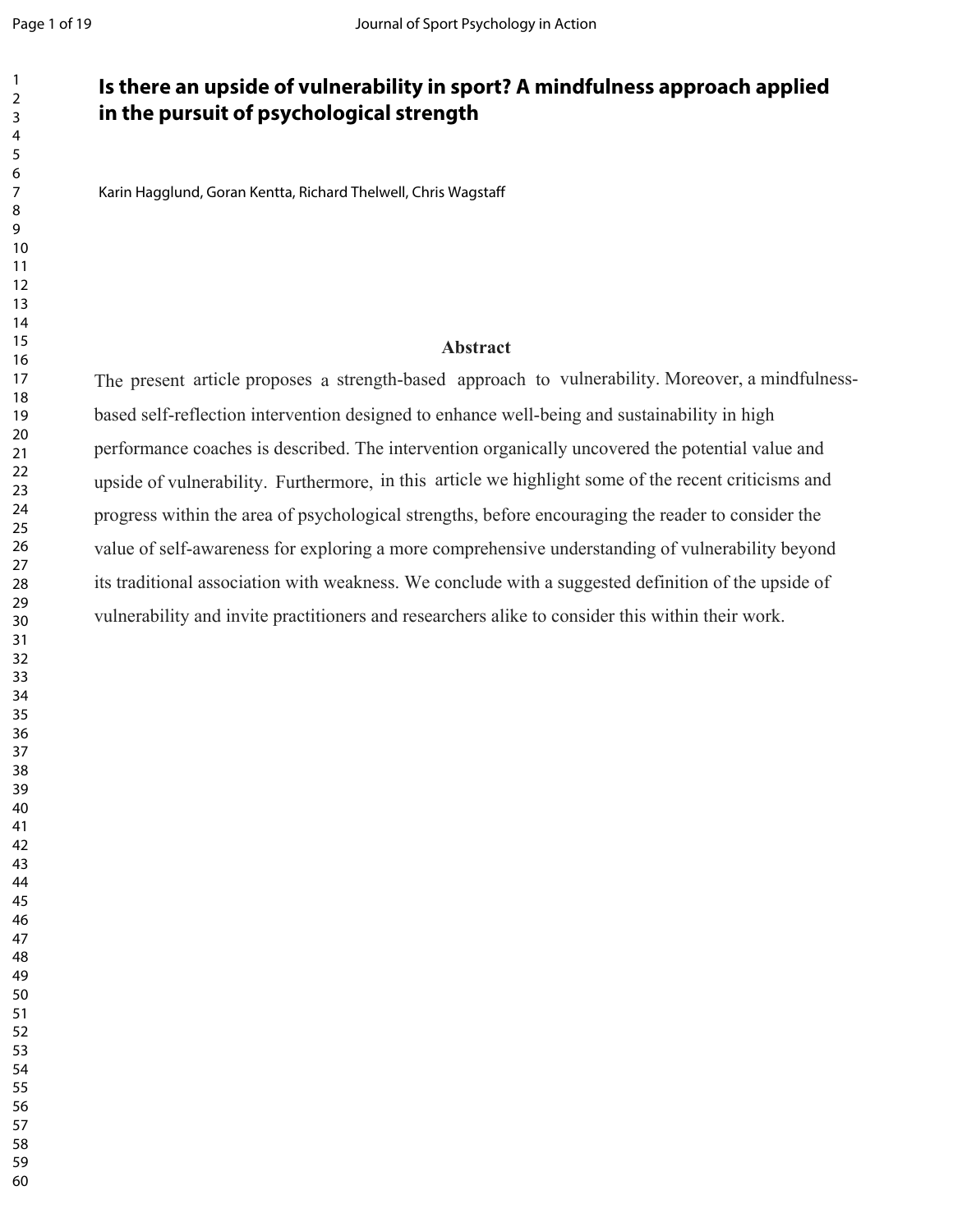| $\overline{2}$<br>$\mathbf{3}$<br>$\overline{4}$ | 14 |                                                                                                      |
|--------------------------------------------------|----|------------------------------------------------------------------------------------------------------|
| $\overline{\mathbf{5}}$<br>$\boldsymbol{6}$      | 15 |                                                                                                      |
| $\overline{7}$<br>8                              | 16 | Stress and demands are ubiquitous in high performance sport. Unsurprisingly, research shows that     |
| 9<br>10                                          | 17 | coaches' and athletes' experiences of such demands makes them vulnerable to burnout and mental       |
| 11<br>12<br>13                                   | 18 | health problems (Moesch et al., 2018). Nevertheless, the culture of high performance sport has       |
| 14<br>15                                         | 19 | been described as one in which vulnerability and support-seeking are often perceived as              |
| 16<br>17                                         | 20 | weaknesses, with individuals in such environments masking stress, burnout and psychological ill-     |
| 18<br>19<br>20                                   | 21 | being. To continue to push performance limits, athletes, coaches and applied sport psychologists     |
| 21<br>22                                         | 22 | have predominately advocated the pursuit of psychological strengths and attributes. Typically, this  |
| 23<br>24                                         | 23 | has been done with sparse attention to psychological ill-being, resulting in some criticism that the |
| 25<br>26                                         | 24 | divide between undesirable (i.e., "mentally weak") and desirable (i.e., "mentally tough")            |
| 27<br>28<br>29                                   | 25 | characteristics further increase stigma and the threshold for help-seeking (Bauman, 2016). It is     |
| 30<br>31                                         | 26 | therefore somewhat ironic that the more recent mindfulness and acceptance approaches that            |
| 32<br>33                                         | 27 | originated from treatment in clinical psychotherapy have been applied to high performance sports     |
| 34<br>35<br>36                                   | 28 | to enhance performance and build resilience (Baltzell, 2016; Noetel, Ciarrochi, Van Zanden, &        |
| 37<br>38                                         | 29 | Lonsdale, 2017; Schinke, Stambulova, Si, & Moore, 2017). Mindfulness is typically defined by         |
| 39<br>40                                         | 30 | Kabat-Zinn (1990) as paying attention, on purpose, in the present moment, and doing it non-          |
| 41<br>42<br>43                                   | 31 | judgmentally. Noticing and paying attention to the "inner world" allows us to enhance self-          |
| 44<br>45                                         | 32 | awareness and to "be" with painful feelings just as they are, and importantly to experience          |
| 46<br>47                                         | 33 | vulnerability non-judgmentally.                                                                      |
| 48<br>49                                         | 34 | In contrast, Gucciardi, Hanton, and Fleming (2017) argued that it is too premature to                |
| 50<br>51<br>52                                   | 35 | determine whether mental toughness and mental health are contradictory terms. However, there is      |
| 53<br>54                                         | 36 | still reason to believe that the context of high performance sport may foster conditions in which    |
| 55<br>56<br>57                                   | 37 | personal resources such as those encompassed by psychological strengths (e.g., overcoming            |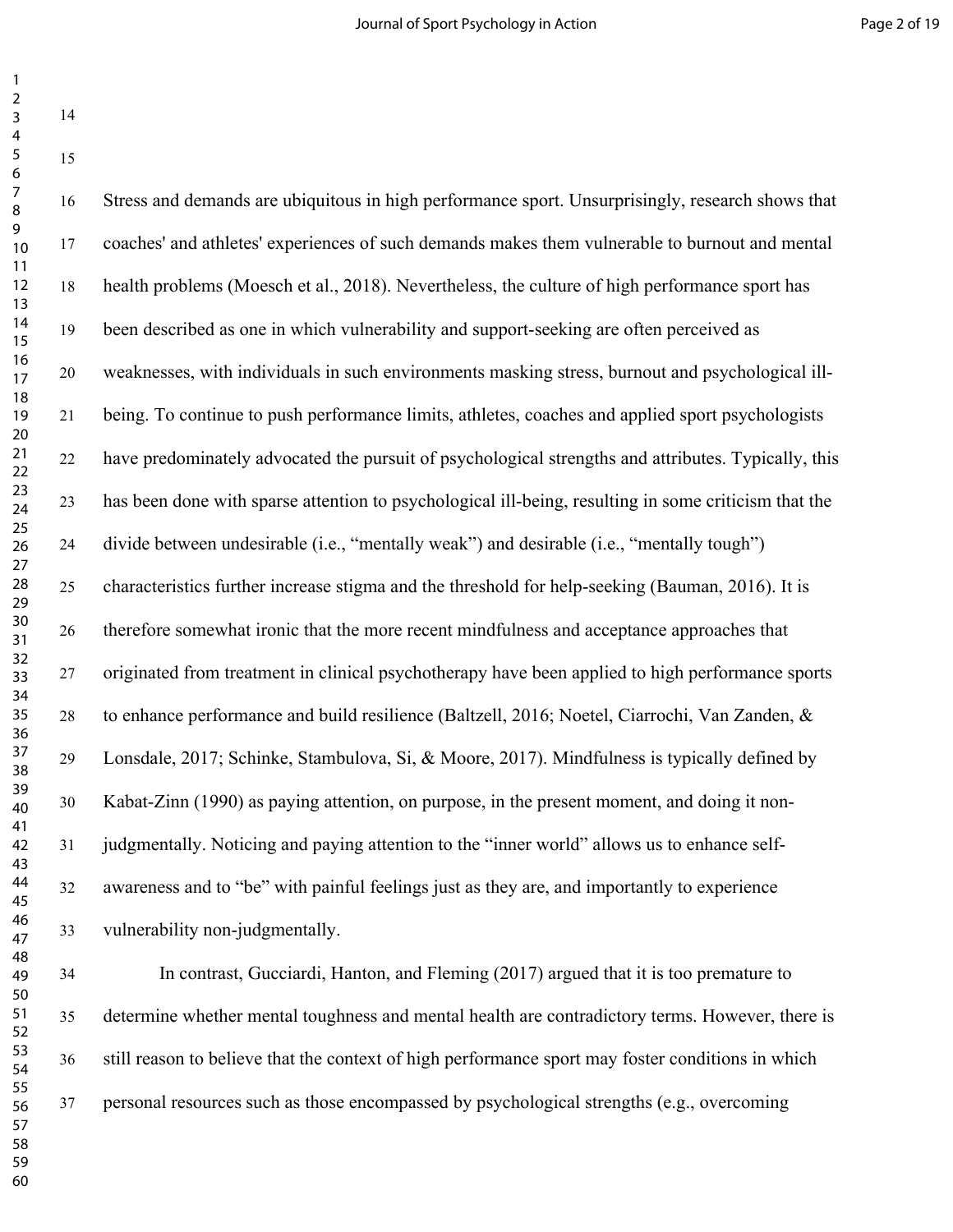| $\overline{a}$<br>$\overline{3}$ | 38     | obstacles, perseverance) are valued so highly that individuals may be less likely or unwilling to       |
|----------------------------------|--------|---------------------------------------------------------------------------------------------------------|
| 4<br>5<br>6                      | 39     | show vulnerability or seek help for mental health issues because of the anticipation of being           |
| 7<br>8                           | $40\,$ | perceived as weak or treated unfairly (Gucciardi et al., 2017). Moreover, considering this cultural     |
| 9<br>10                          | 41     | stigma toward mental "weakness" – with a co-existence of poor self- or emotional-awareness, it is       |
| 11<br>12<br>13                   | 42     | quite plausible that a given individual would be unable or reluctant to disclose to others, unable to   |
| 14<br>15                         | 43     | or unwilling to reflect on their own limitations, mistakes, or needs, resulting in a desire to control  |
| 16<br>17                         | 44     | or suppress any kind of perceived weakness. Altogether, these beliefs arguably limit help seeking       |
| 18<br>19<br>$20\,$               | 45     | behavior.                                                                                               |
| 21<br>22                         | 46     | Many of the resources associated with psychological strengths are likely to benefit                     |
| 23<br>24                         | 47     | individuals in the face of adversity, and our aim is not to critique mental toughness theory or any     |
| 25<br>26<br>27                   | 48     | other psychological strength research, but to articulate our view that there is "space" for greater     |
| 28<br>29                         | 49     | attention to, and integration of, psychological resources that are not traditionally desirable or       |
| $30\,$<br>31                     | 50     | associated with performance and well-being. Consequently, there is a value in devoting scholarly        |
| 32<br>33<br>34                   | 51     | attention to those concepts that have traditionally been conflated with "mental weakness" in order      |
| 35<br>36                         | 52     | to reduce stigma and the threshold for help-seeking. One such concept is vulnerability.                 |
| 37<br>38                         | 53     | "to be vulnerable is to be human."                                                                      |
| 39<br>40                         | 54     | Quote from a Swedish high performance coach in track and field                                          |
| 41<br>42<br>43                   | 55     | <b>Current approaches to vulnerability</b>                                                              |
| 44<br>45                         | 56     | Vulnerability is a noun, defined by the Oxford English Dictionary as "the quality or state of           |
| 46<br>47                         | 57     | being exposed to the possibility of being attacked or harmed, either physically or emotionally".        |
| 48<br>49<br>50                   | 58     | Typically, vulnerability is regarded as a weakness, not least in sport cultures. This is fully captured |
| 51<br>52                         | 59     | by Smith (1999) who disclosed his private struggle with depression and described what goes on           |
| 53<br>54                         | 60     | inside his head during a scene at the psychiatrist's office                                             |
| 55<br>56                         |        |                                                                                                         |
| 57<br>58                         |        |                                                                                                         |
| 59                               |        |                                                                                                         |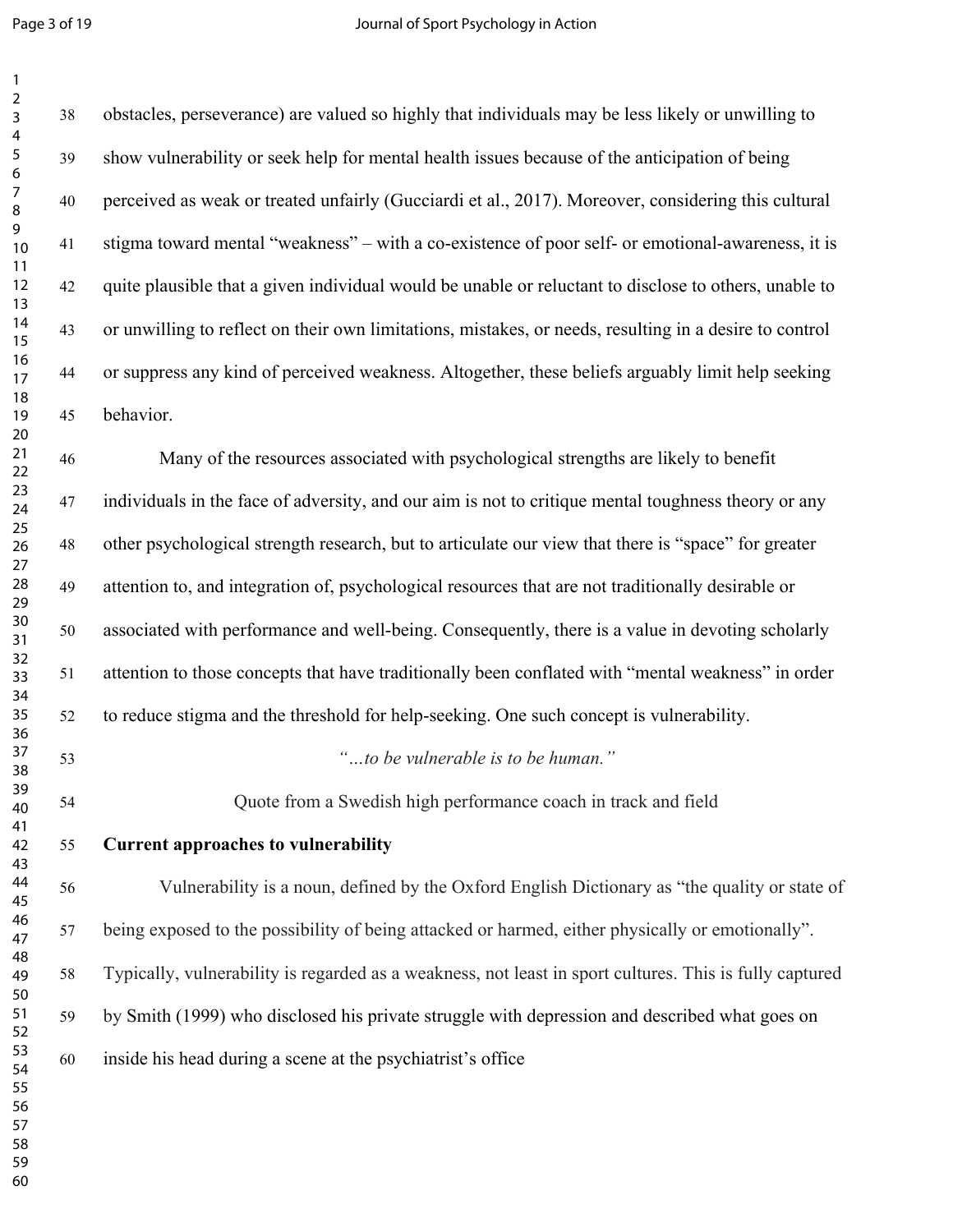| $\overline{a}$<br>3 | 61 | I was terrified of talking to someone and the stigma of it petrified me. (.)Pull yourself             |
|---------------------|----|-------------------------------------------------------------------------------------------------------|
| 4<br>5<br>6         | 62 | together, Brett. You shouldn't be here. Men don't go and see anyone about these "softs"               |
| 7<br>8              | 63 | and "wimpy" things. Yeah, you read about "women" being depressed, but "men", no way!                  |
| 9<br>10             | 64 | "Men deal with these little side issues themselves $-$ don't they? (p. 274).                          |
| 11<br>12<br>13      | 65 | Yet, there may be a flipside to vulnerability in the context of competitive sports waiting to         |
| 14<br>15            | 66 | be discovered. The literature on vulnerability in sport is nascent despite the presence of vulnerable |
| 16<br>17            | 67 | narratives within for instance, work on resilience and mental toughness (Sarkar & Fletcher 2014;      |
| 18<br>19<br>20      | 68 | Uphill, 2014; Uphill & Hemmings, 2016). In comparison, the potential value and strength based         |
| 21<br>22            | 69 | approach of vulnerability have received viral attention outside of sport, primarily due to the work   |
| 23<br>24            | 70 | of Brené Brown. In her book Daring Greatly (2012), Brown argued, "Vulnerability is uncertainty,       |
| 25<br>26<br>27      | 71 | risk, and emotional exposure. Vulnerability is also the birthplace of courage, creativity and         |
| 28<br>29            | 72 | <i>change</i> ". Despite popular acclaim, limited empirical research exists that supports Brown's     |
| 30<br>31            | 73 | conceptualization of vulnerability. Regardless, Brown (2012) is often credited with bringing the      |
| 32<br>33<br>34      | 74 | potential value of vulnerability to academia and applied practice.                                    |
| 35<br>36            | 75 | We propose that training and competing in high performance sport inherently means                     |
| 37<br>38            | 76 | exposing one-self to vulnerability. When athletes and coaches prepare for and enter competition it    |
| 39<br>40            | 77 | is common for them to experience feelings associated with fear of failure, risk, harm, uncertainty,   |
| 41<br>42<br>43      | 78 | emotional and physical exposure. These individuals knowingly expose themselves to the possibility     |
| 44<br>45            | 79 | of being harmed, in some sports, both physically and emotionally, by their own inner self-critic,     |
| 46<br>47            | 80 | opponents, coaches, judges, spectators and media.                                                     |
| 48<br>49<br>50      | 81 | Vulnerability uncovered in a mindfulness-based intervention                                           |
| 51<br>52            | 82 | In 2016, a mindfulness-based self-reflection intervention started with two groups of                  |
| 53<br>54            | 83 | Swedish high performance coaches from track and field and figure skating, respectively. Based on      |
| 55<br>56<br>57      | 84 | previous research (Lundqvist, Ståhl, Kenttä, & Thulin, 2018) this intervention included a daily       |
| 58<br>59            |    |                                                                                                       |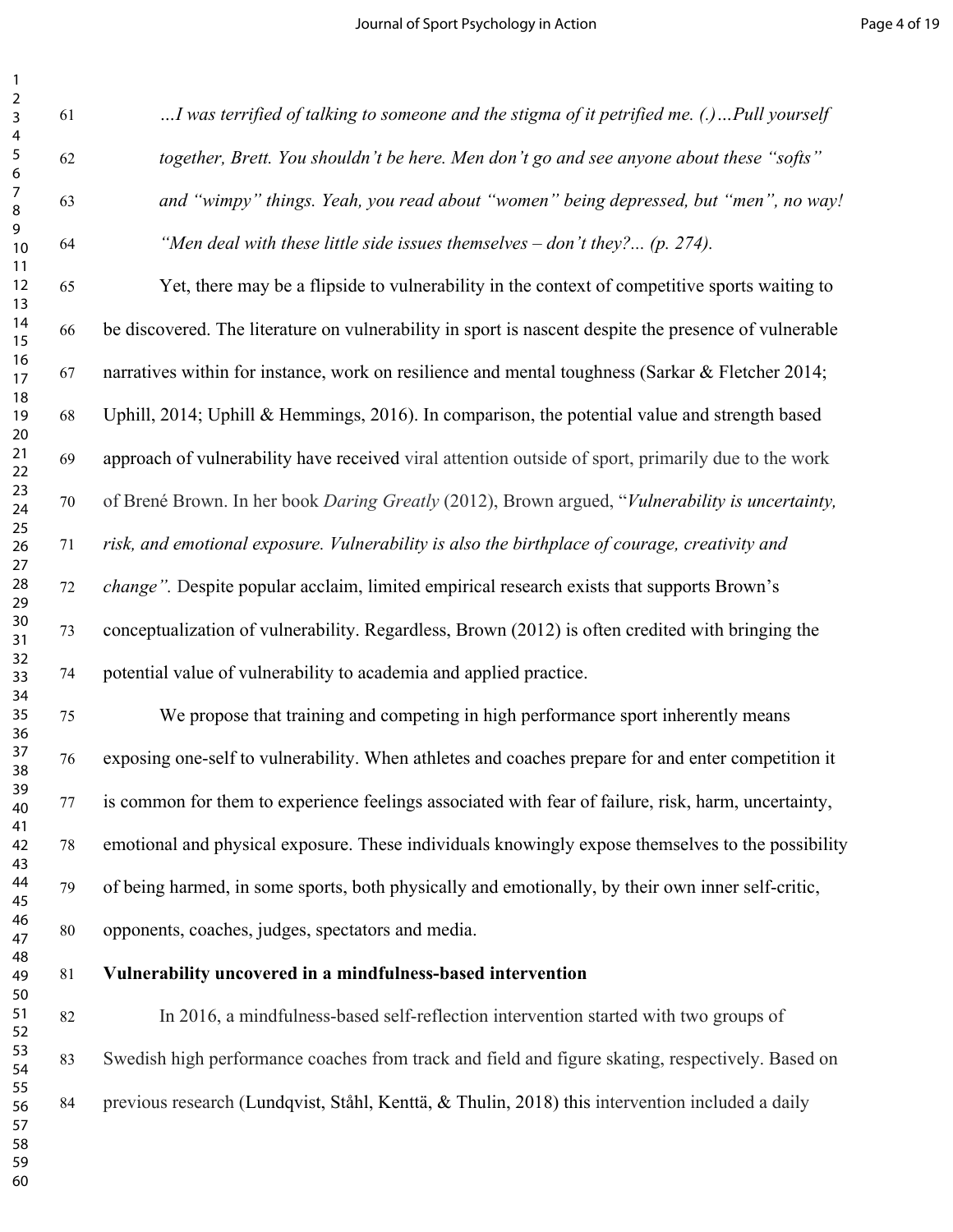Page 5 of 19 **Page 5 of 19** Journal of Sport Psychology in Action

| $\overline{a}$<br>3        | 85  | mindful self-reflection exercise for eight weeks and follow-up focus-group interviews. In an         |
|----------------------------|-----|------------------------------------------------------------------------------------------------------|
| 4<br>5<br>6                | 86  | organic way, narratives of vulnerability emerged from the participants when the coaches engaged      |
| 7<br>8                     | 87  | in the focus-group interviews; specifically, that sharing one's vulnerability resulted in deeper     |
| 9<br>10<br>11              | 88  | connection and understanding. One of the coaches expressed the following:                            |
| 12<br>13                   | 89  | Often it feels a bit better when you talk about your concerns with someone (who is close to          |
| 14<br>15                   | 90  | you) who listens and shows compassion. It can be very difficult sometimes, but afterwards            |
| 16<br>17<br>18             | 91  | you feel so much better. It does not mean I'm not brave or strong, but when I show my                |
| 19<br>20                   | 92  | vulnerability, I'm brave and strong. The connection gets deeper, I think.                            |
| 21<br>22                   | 93  | Another participant noted a positive experience from "being kind to oneself" by mobilizing           |
| 23<br>24<br>25             | 94  | social support and discussing their concerns. Such acts have association with the concept of self-   |
| 26<br>27                   | 95  | compassion, which Neff (2003) conceptualized as having three parts: self-kindness (i.e., extending   |
| 28<br>29<br>30<br>31<br>32 | 96  | kindness and understanding to oneself rather than harsh judgement and self-criticism); common        |
|                            | 97  | humanity (i.e., the ability to see one's experiences as a part of a larger human experience rather   |
| 33<br>34                   | 98  | than seeing them as separating and isolating) and; mindfulness (i.e., the holding of one's thoughts  |
| 35<br>36                   | 99  | in balanced awareness, simply noticing thoughts and emotions in the current situation without        |
| 37<br>38                   | 100 | evaluation).                                                                                         |
| 39<br>40<br>41             | 101 | The coaches were also asked to write down a personal definition of vulnerability. Two sides          |
| 42<br>43                   | 102 | of the concept emerged; the traditional perspective on vulnerability reflected by the use of words   |
| 44<br>45                   | 103 | such as weakness, but also a contrasting perspective reflected by words such as courage and          |
| 46<br>47<br>48             | 104 | strength.                                                                                            |
| 49<br>50                   | 105 | How might awareness of vulnerability benefit individuals in sport?                                   |
| 51<br>52                   | 106 | Despite culturally-inferred perceptions that vulnerability is a weakness, we propose that it         |
| 53<br>54                   | 107 | only becomes a weakness when an individual is not aware of their vulnerability or when they are      |
| 55<br>56<br>57             | 108 | aware, but try to hide it from themselves and others; this is often referred to as "armoring up", in |
| 58<br>59                   |     |                                                                                                      |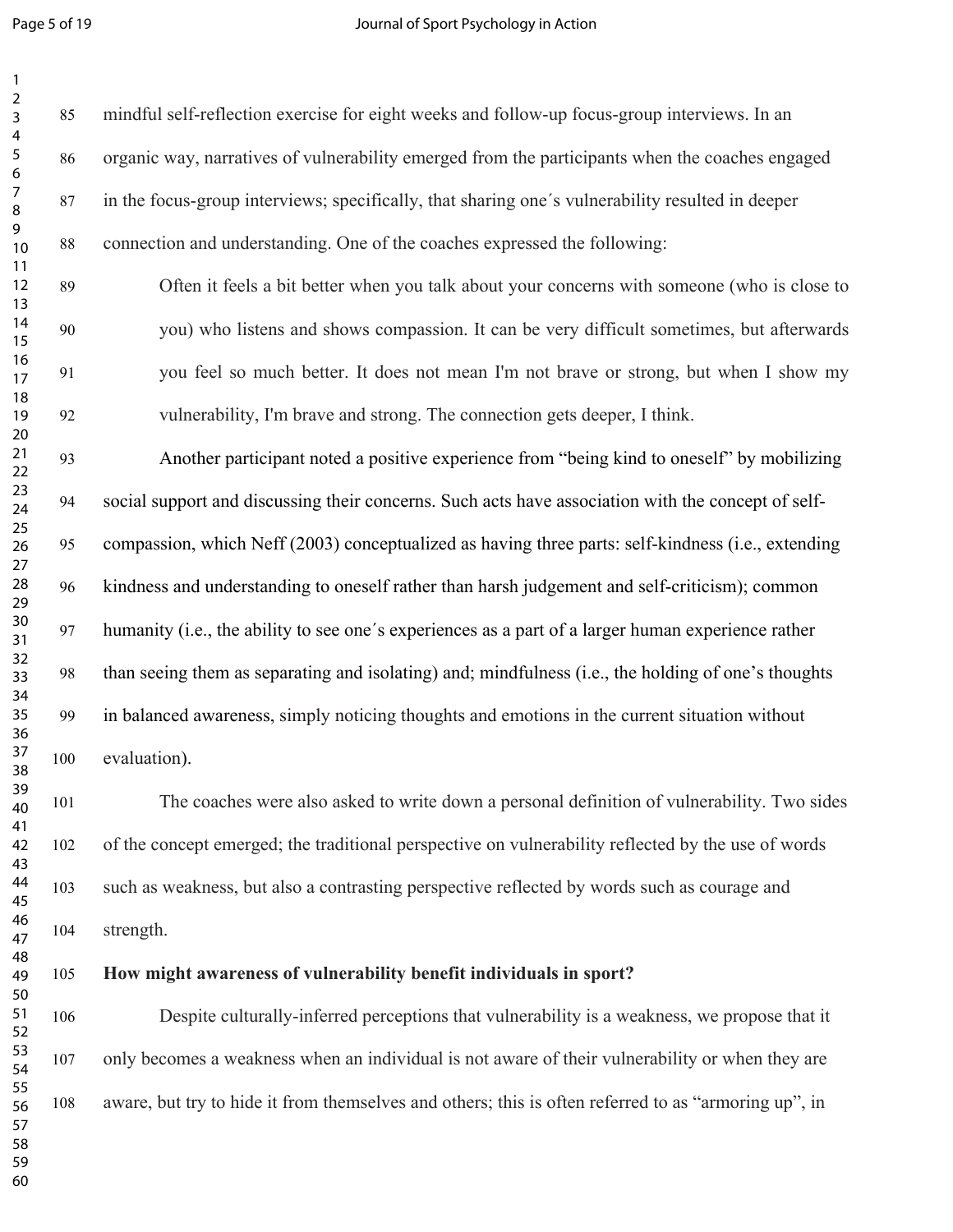order to be "bulletproof" (cf. Uphill & Hemmings, 2016). In addition, Brown (2006) argued that vulnerability is often kept as a secret simply because of shame. Extending this notion, Brown presented a continuum reflecting the extent to which individuals acknowledge personal vulnerabilities, with those being more aware of their vulnerabilities showing greater "shame resilience". According to Brown, individuals who had not acknowledged their vulnerability or perceived invulnerability as the experience of shame reported even more pain and confusion about what they were feeling or why they were feeling it. Importantly, Brown (2006) argued that awareness of when and with whom to share stories about vulnerabilities, and then to receive empathy and not to be shamed for our experiences, ultimately unfold the strength in vulnerability. The illusion of invulnerability in sports, as part of the culture that is driven by bulletproof athletes, might welcome the study and development of psychological strengths by exploring vulnerability beyond traditional beliefs.

## 

## **A proposal to shed light on the upside of vulnerability**

 In line with the discussion above, we suggest that practitioners adopt a more comprehensive approach to vulnerability (i.e., beyond traditional perspectives limited to weakness) in order to experience and be in touch with more of everything, including pain and love. As previously noted, mindfulness training can become one important method to fully connect, open up to, and non- judgmentally accept pain, suffering and vulnerabilities. Instead of judgmentally labelling any moment of suffering or vulnerability as a weakness and surrendering to this experience of suffering, there is an opportunity to notice "a choice point" and make committed actions based on what is important in life. Moreover, mindfulness that emphasizes self-compassion also includes recognizing and accepting moments of suffering as part of the human experience. In this process it is also important to acknowledge that this experience is part of a common humanity embracing being kind to oneself and others. Consequently, creating a safe-place to share stories of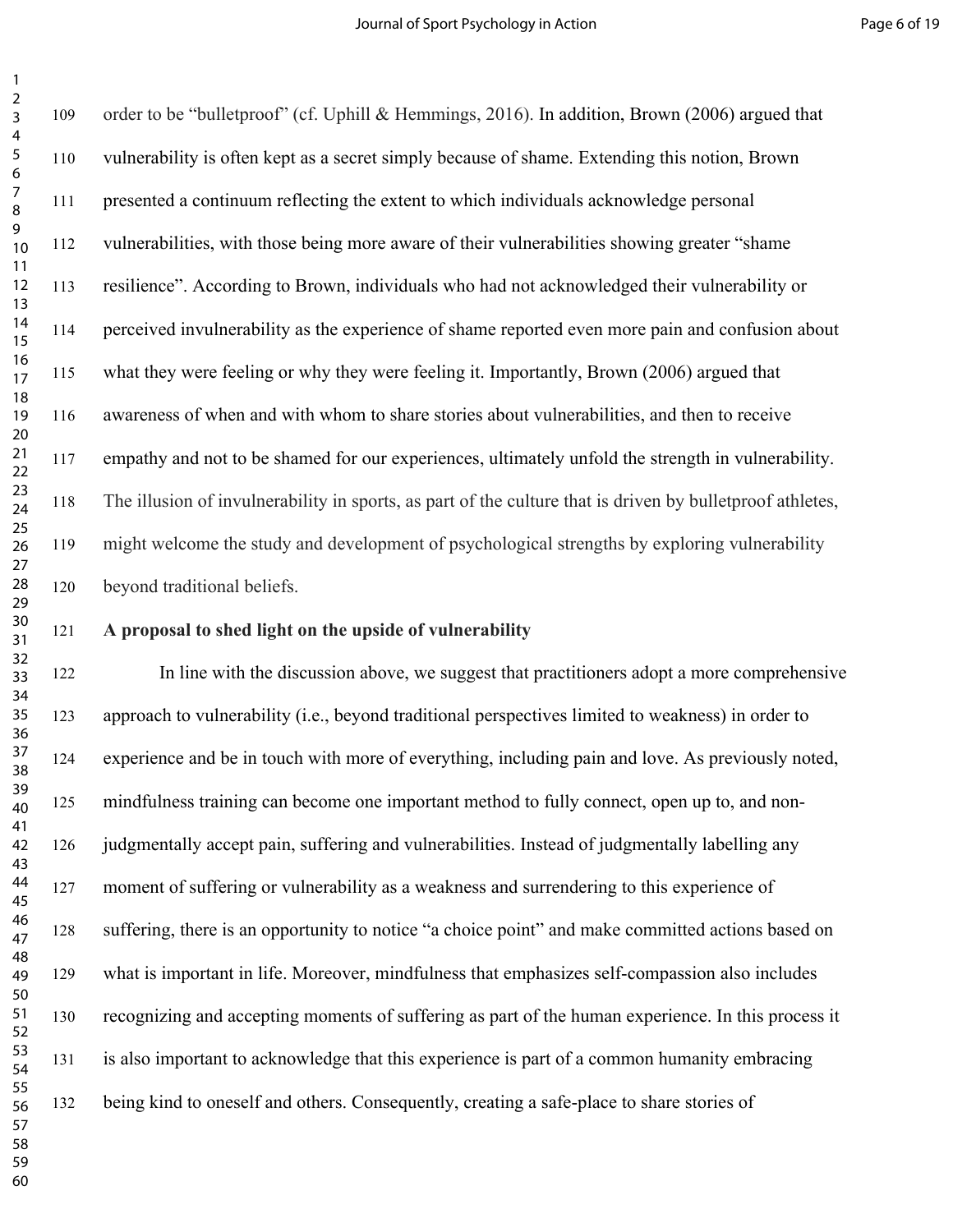Page 7 of 19 **Page 7** of 19 Journal of Sport Psychology in Action

 vulnerabilities may strengthen this experience and enhance the perception of support and relatedness. For instance, one way this approach could be conveyed within applied practice is a workshop format.

 The first step toward a full vulnerability experience can be described as an intra-individual core process driven by self-reflection and self-awareness. This is paying attention with a purpose and noticing the inner world. For this purpose, a brief daily mindfulness based self-reflection exercise can provide momentum. The subsequent step is the interdependent behavior-oriented process that fully capitalizes on this awareness to stimulate the upside of vulnerability by personal growth and strength. However, more attention and research is needed to better understand the role vulnerability plays in high performance sports.

 We propose the upside of vulnerability to be, at first, "the ability to accept and connect with all of one's own feelings with compassion. This builds self-awareness and the courage to uncover and know one's shortcomings and weaknesses as well as the possibility to develop strengths and resources. Secondly, it is having the courage and capacity to share experiences, seek support and knowing when to share, with whom and to what extent". This suggested definition is based on our collective professional experience and definitions provided by the coaches in the intervention alluded to earlier, and inspired by the work of Brené Brown, plus research on mindfulness and self-compassion.

 It is important to keep in mind the emphasis placed on the *experience* of vulnerability in the definition provided above and not being vulnerable *per se*. Indeed, self-compassion has previously been misunderstood as: a form of self-pity, weakness, selfishness, self-indulgent behavior, a form of making excuses, and something that might undermine motivation. The willingness to fully open up to the experience of vulnerability may also eventually be a critical step towards sustainability in high performance settings. A non-judgmental awareness of this experience may lead to adaptive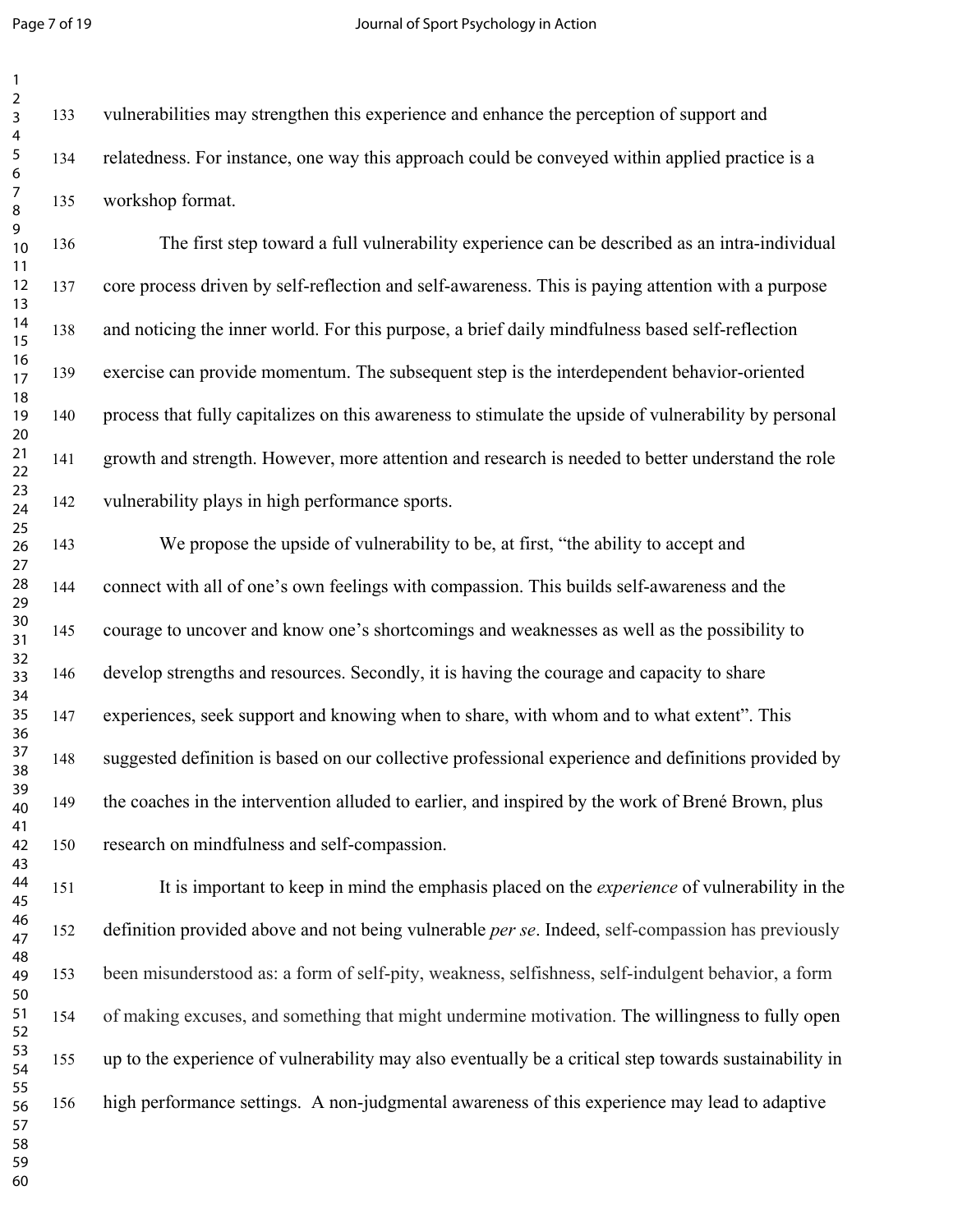| $\overline{\mathbf{c}}$<br>3<br>$\overline{\mathbf{4}}$ | 157 | responses such as viewing help-seeking behavior from a strength based perspective, and in turn,         |
|---------------------------------------------------------|-----|---------------------------------------------------------------------------------------------------------|
| 5<br>$\bf 6$                                            | 158 | potentially closing the divide between undesirable (i.e., "mentally weak") and desirable (i.e.,         |
| $\boldsymbol{7}$<br>8                                   | 159 | "mentally tough").                                                                                      |
| $\mathsf 9$<br>10<br>11                                 | 160 | With this proposal, we invite practitioners and applied researchers, to consider the upside of          |
| 12<br>13                                                | 161 | vulnerability to facilitate mental health and sustainability in high performance settings. In doing so, |
| 14<br>15                                                | 162 | we have outlined a strength based approach to vulnerability based on a mindfulness self-reflection      |
| 16<br>17<br>18                                          | 163 | intervention.                                                                                           |
| 19<br>20                                                | 164 |                                                                                                         |
| 21<br>22                                                | 165 |                                                                                                         |
| 23<br>24<br>25                                          |     |                                                                                                         |
| 26<br>27                                                |     |                                                                                                         |
| 28<br>29                                                |     |                                                                                                         |
| $30\,$<br>31<br>32                                      |     |                                                                                                         |
| 33<br>34                                                |     |                                                                                                         |
| 35<br>36                                                |     |                                                                                                         |
| 37<br>38<br>39                                          |     |                                                                                                         |
| 40<br>41                                                |     |                                                                                                         |
| 42<br>43                                                |     |                                                                                                         |
| 44<br>45<br>46                                          |     |                                                                                                         |
| 47<br>48                                                |     |                                                                                                         |
| 49<br>50                                                |     |                                                                                                         |
| 51<br>52                                                |     |                                                                                                         |
| 53<br>54                                                |     |                                                                                                         |
| 55<br>56                                                |     |                                                                                                         |
| 57<br>58                                                |     |                                                                                                         |
| 59<br>60                                                |     |                                                                                                         |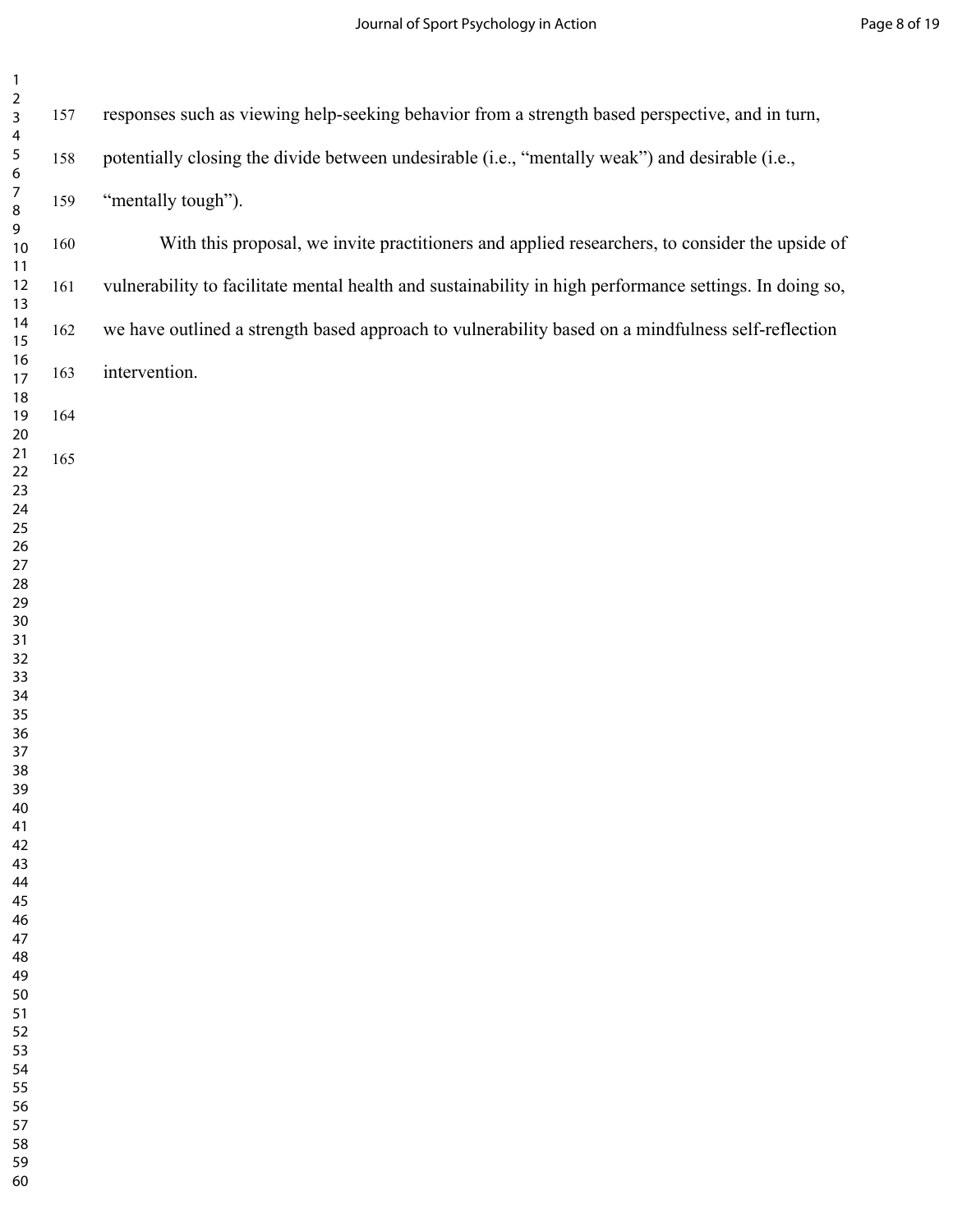| $\mathbf{1}$                                           |     |                                                                                                     |
|--------------------------------------------------------|-----|-----------------------------------------------------------------------------------------------------|
| $\mathbf 2$<br>$\mathbf{3}$<br>$\overline{\mathbf{4}}$ | 167 | <b>References</b>                                                                                   |
| $\sqrt{5}$<br>6                                        | 168 |                                                                                                     |
| $\overline{7}$<br>8                                    | 169 | Baltzell, A.L. (2016). Mindfulness and performance. In I. Ivtzan & T. Lovas (Eds.), Mindfulness in  |
| 9<br>10<br>11                                          | 170 | positive psychology: The science of meditation and wellbeing (pp. 64-79). Routledge: Oxford.        |
| 12<br>13                                               | 171 | United Kingdom.                                                                                     |
| 14<br>15                                               | 172 |                                                                                                     |
| 16<br>17                                               | 173 | Bauman, J. N. (2016). The stigma of mental health in athletes: are mental toughness                 |
| 18<br>19<br>20                                         | 174 | and mental health seen as contradictory in elite sport? British Journal of Sports Medicine, 50 (3), |
| 21<br>22                                               | 175 | 135-136.                                                                                            |
| 23<br>24                                               | 176 |                                                                                                     |
| 25<br>26<br>27                                         | 177 | Brown, B. (2006). Shame resilience theory: A grounded theory study on women and shame.              |
| 28<br>29                                               | 178 | Families in Society: The Journal of Contemporary Social Services, 87(1), 43-52.                     |
| 30<br>31                                               | 179 |                                                                                                     |
| 32<br>33<br>34                                         | 180 | Brown, B. (2012). Daring greatly: How the courage to be vulnerable transforms the way we live,      |
| 35<br>36<br>37                                         | 181 | love, parent and lead. New York. Penguin.                                                           |
| 38<br>39                                               | 182 |                                                                                                     |
| 40<br>41                                               | 183 | Gucciardi, D. F., Hanton S., & Fleming, S. (2017). Review: Are mental toughness and mental          |
| 42<br>43<br>44                                         | 184 | health contradictory concepts in elite sport? A narrative review of theory and evidence. Journal of |
| 45<br>46                                               | 185 | Science and Medicine in Sport, 20(3), 307-311.                                                      |
| 47<br>48                                               | 186 |                                                                                                     |
| 49<br>50<br>51                                         | 187 | Lundqvist, C., Ståhl, L., Kenttä, G., & Thulin, U. (2018). Evaluation of a Mindfulness intervention |
| 52<br>53                                               | 188 | for Paralympic leaders prior to the 2012 London Paralympic Games. International Journal of Sport    |
| 54<br>55<br>56<br>57<br>58<br>59                       | 189 | Science & Coaching, 13 (1), 62-71.                                                                  |
| 60                                                     |     |                                                                                                     |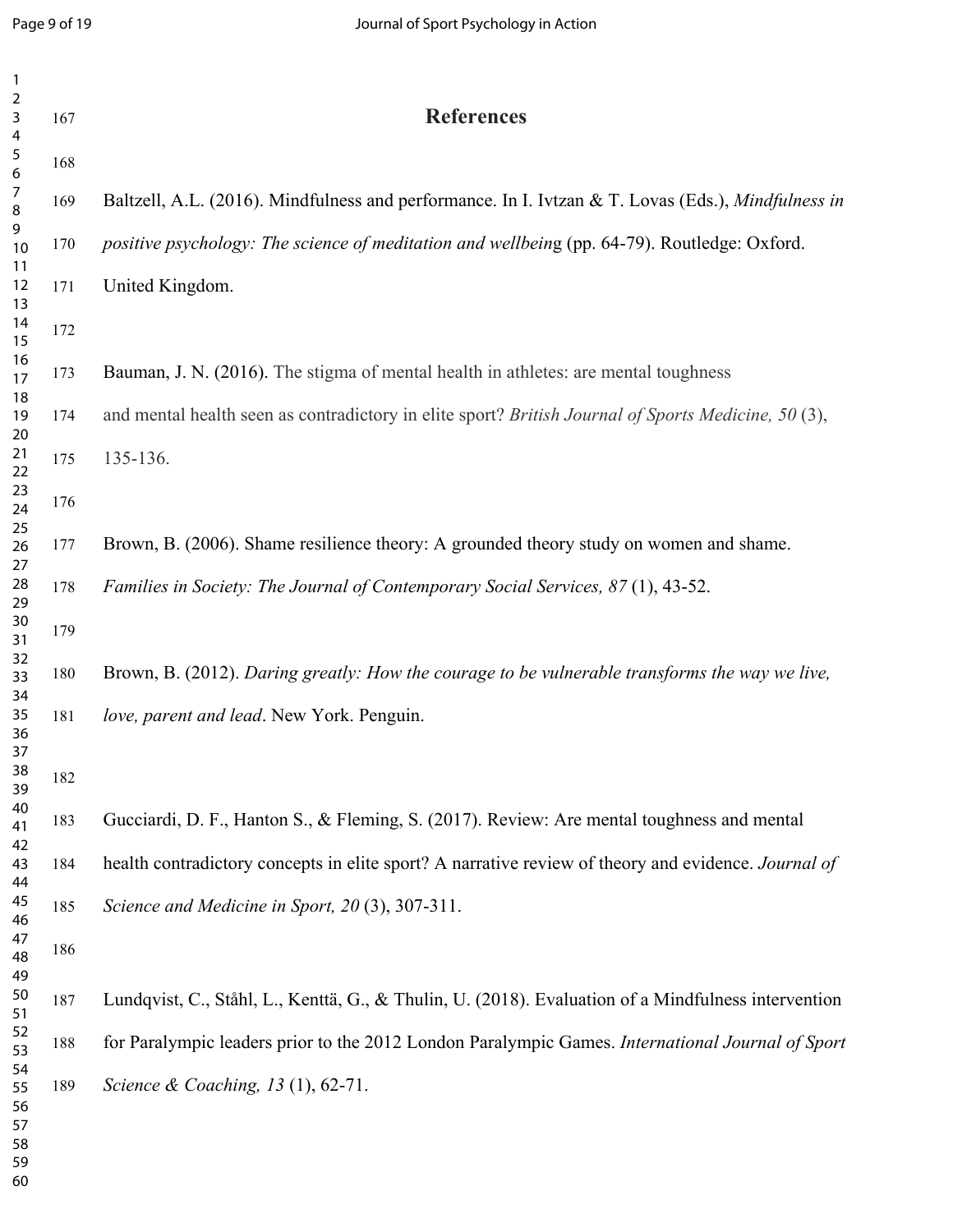| $\overline{2}$<br>3<br>4               | 190 |                                                                                                        |
|----------------------------------------|-----|--------------------------------------------------------------------------------------------------------|
| 5<br>6<br>7                            | 191 | Moesch, K., Kenttä, G., Kleinert, J., Quignon-Fleuret, C., Cecil, S., & Bertollo, M. (2018).           |
| 8<br>9                                 | 192 | FEPSAC position statement: Mental health disorders in elite athletes and models of service             |
| 10<br>11                               | 193 | provision. Psychology of Sport and Exercise, 38, 61-71.                                                |
| 12<br>13<br>14<br>15                   | 194 |                                                                                                        |
| 16<br>17<br>18                         | 195 | Noetel, M., Ciarrochi, J., Van Zanden, B., Lonsdale, C. (2017). Mindfulness and acceptance             |
| 19<br>20                               | 196 | approaches to sporting performance enhancement: a systematic review. International Review of           |
| 21<br>22                               | 197 | Sport and Exercise Psychology. doi:10.1080/1750984X.2017.1387803                                       |
| 23<br>24<br>25<br>26                   | 198 |                                                                                                        |
| 27<br>28                               | 199 | Neff, K. (2003). Self-compassion: An alternative conceptualization of a healthy attitude toward        |
| 29<br>30<br>31                         | 200 | oneself. Self and identity, 2, 85-101.                                                                 |
| 32<br>33<br>34                         | 201 |                                                                                                        |
| 35<br>36                               | 202 | Sarkar, M., & Fletcher D. (2014) Psychological resilience in sport performers: A review of             |
| 37<br>38<br>39                         | 203 | stressors and protective factors. Journal of Sports Sciences, 32(15), 1419-1434.                       |
| 40<br>41                               | 204 |                                                                                                        |
| 42<br>43                               | 205 | Schinke, R. J., Stambulova, N.B., Si, G., Moore, Z. (2017). International society of sport             |
| 44<br>45<br>46                         | 206 | psychology position stand: Athletes' mental health, performance, and development, <i>International</i> |
| 47<br>48<br>49                         | 207 | Journal of Sport and Exercise Psychology. doi.org/10.1080/1612197X.2017.1295557                        |
| 50<br>51                               | 208 |                                                                                                        |
| 52<br>53                               | 209 | Smith, B. (1999) The abyss: Exploring depression through a Narrative of the Self. Qualitative          |
| 54<br>55<br>56<br>57<br>58<br>59<br>60 | 210 | Inquiry, 2, 264-279.                                                                                   |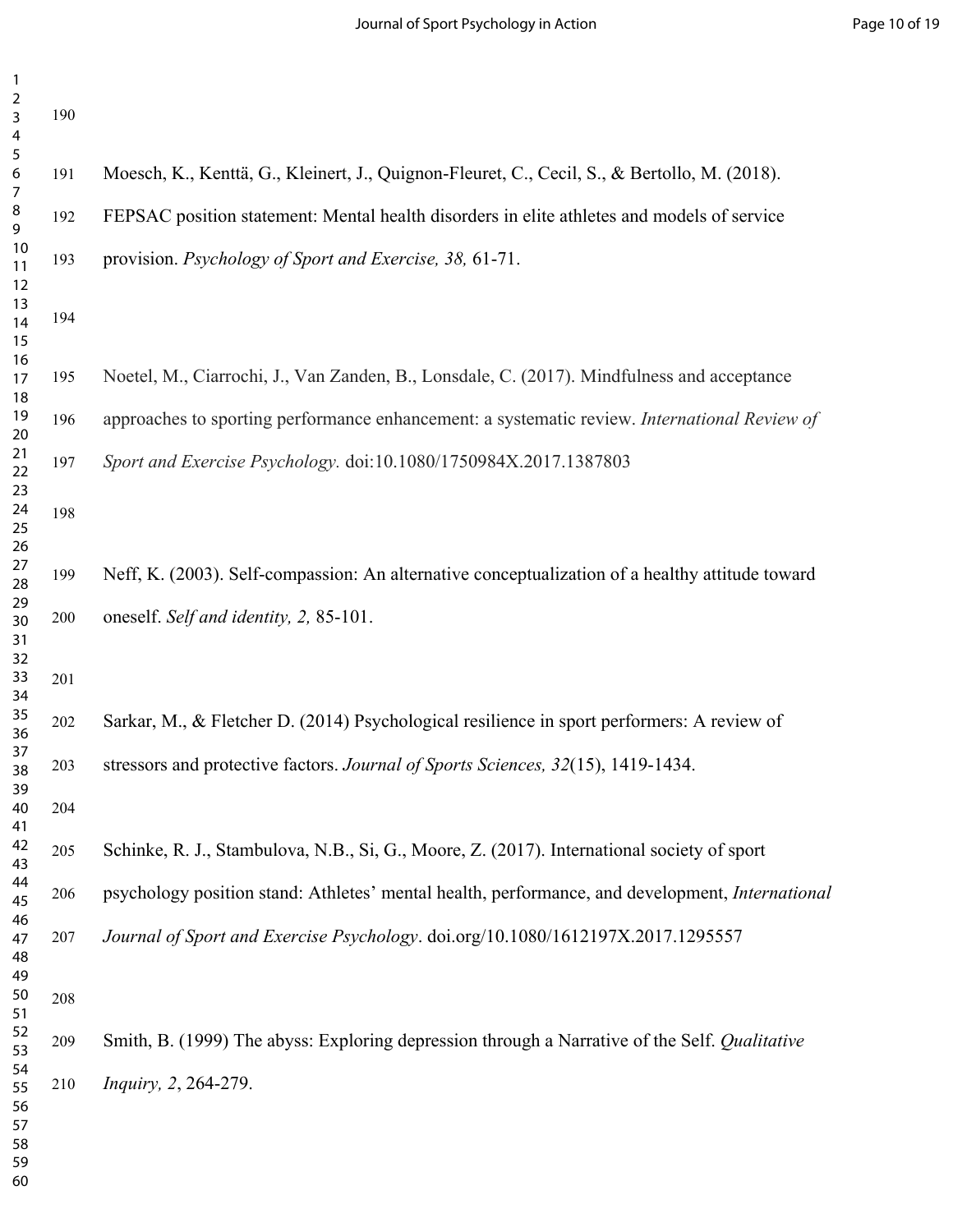| $\mathbf{1}$                                                                                                                                                                                                                                                                                                                       |         |                                                                                                  |
|------------------------------------------------------------------------------------------------------------------------------------------------------------------------------------------------------------------------------------------------------------------------------------------------------------------------------------|---------|--------------------------------------------------------------------------------------------------|
| $\mathbf 2$<br>$\overline{\mathbf{3}}$<br>$\overline{\mathbf{4}}$                                                                                                                                                                                                                                                                  | $211\,$ |                                                                                                  |
| $\sqrt{5}$<br>$\bf 6$<br>$\boldsymbol{7}$<br>$\,8\,$<br>$9\phantom{.0}$<br>10<br>$11$<br>$12\,$                                                                                                                                                                                                                                    | 212     | Uphill, M. (2014) Reflection on the DSEP Conference 2013: The paradoxical effects of             |
|                                                                                                                                                                                                                                                                                                                                    | 213     | vulnerability. Sport & Exercise Psychology Review, 10 (2), 42-44.                                |
|                                                                                                                                                                                                                                                                                                                                    | $214\,$ |                                                                                                  |
| 13<br>$14$<br>$15\,$                                                                                                                                                                                                                                                                                                               | 215     | Uphill, M.A., & Hemmings, B. (2016) Vulnerability: ripples from reflections on mental toughness. |
| $16\,$<br>17<br>$18\,$<br>$19$<br>$20\,$<br>$21$<br>$22\,$<br>$23\,$<br>$24\,$<br>$25\,$<br>$26\,$<br>$27\,$<br>${\bf 28}$<br>29<br>$30\,$<br>31<br>32<br>33<br>34<br>35<br>36<br>37<br>$38\,$<br>39<br>40<br>41<br>42<br>43<br>44<br>45<br>46<br>47<br>48<br>49<br>50<br>51<br>52<br>53<br>54<br>55<br>56<br>57<br>58<br>59<br>60 | 216     | The Sport Psychologist, 1-24.                                                                    |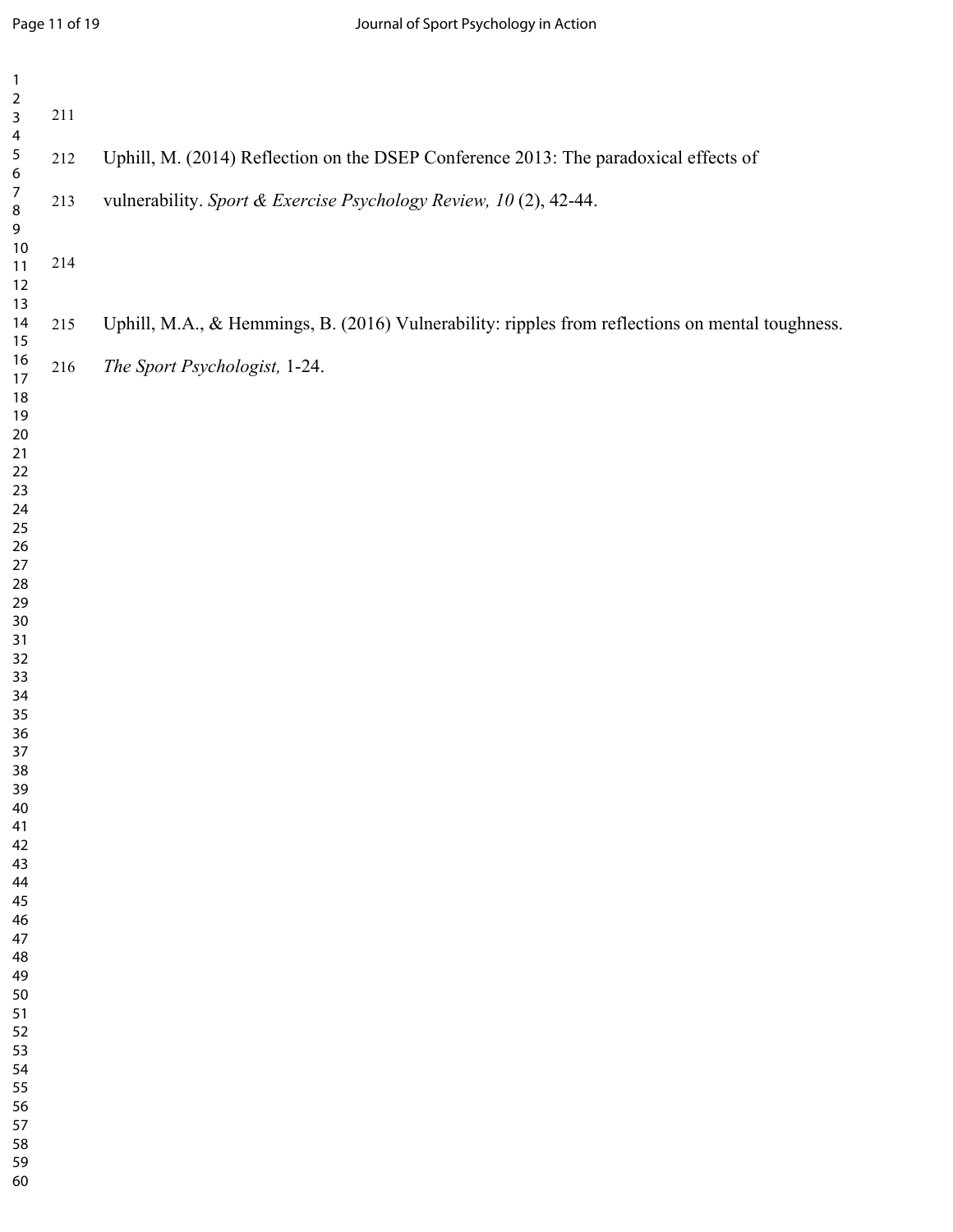**Action Location**

Page 1 Line 2-5

| <b>Number</b>  | <b>Associate Editor's general</b><br>comments | <b>Action</b>                                     |
|----------------|-----------------------------------------------|---------------------------------------------------|
|                | The guest editors appreciated the             | Thank you for your comments on the                |
|                | authors for bring up the concept of           | strengths and potential of the                    |
|                | vulnerability.                                | manuscript.                                       |
|                |                                               | Please note that all stated locations are         |
|                |                                               | referred to the uploaded document                 |
|                |                                               | namned Hägglund et al. Manuscript.                |
|                | Please consider to reduce the length of       | The manuscript is now six pages and               |
|                | the manuscript to six pages or less           | prepared as practitioner-note style paper         |
| $\mathbf{1}$   | than six pages. This way the authors          | with complete attention on                        |
|                | can prepare a practitioner-note type of       | vulnerability.                                    |
|                | paper with a complete attention on            |                                                   |
|                | vulnerability.                                |                                                   |
|                | Please consider using continuous line         | The manuscript now has continuous                 |
| $\overline{2}$ | numbers. This makes it easier for             | line numbers.                                     |
|                | reviewers and guest editors to make           |                                                   |
|                | comments.                                     |                                                   |
|                | Please consider using the past tense          | We have changed tense when                        |
| 3              | instead of the active tense. The use of       | appropriate and the limited the use of            |
|                | too many "WEs" breaks the logic               | "WE's" throughout the manuscript.                 |
|                | flow.                                         |                                                   |
|                | There are many places the writing             | That has been taken into consideration            |
| $\overline{4}$ | styles is colloquial and lengthy. Please      | and changes have been made                        |
|                | re-work throughout the manuscript.            | throughout the manuscript.                        |
|                | The format of many places in the main         | We have formatted the manuscript in               |
|                | text and the references is not                | accordance with the APA manual (6 <sup>th</sup> ) |
| 5              | consistent with APA style. Please             | edition) and JSPA stylistic specifics.            |
|                | revise to make manuscript consistent          |                                                   |
|                | with APA style.                               |                                                   |
| <b>Number</b>  | <b>Specific comments</b>                      | <b>Action</b>                                     |
|                | Page 1 Lines 2-5: Please consider take        | This has been revised and here is the             |
| $\mathbf{1}$   | out the background information and            | section that we have added.                       |
|                | start to directly talk about                  |                                                   |
|                | vulnerability.                                |                                                   |
|                | Page 2 Line 18 & Line 24: For the             | The second reference to Schinke has               |
| $\overline{2}$ | citation of "Shinke, Stambulova, Si, &        | been taken out.                                   |
|                | Moore, 2017", if appears twice. The           |                                                   |

60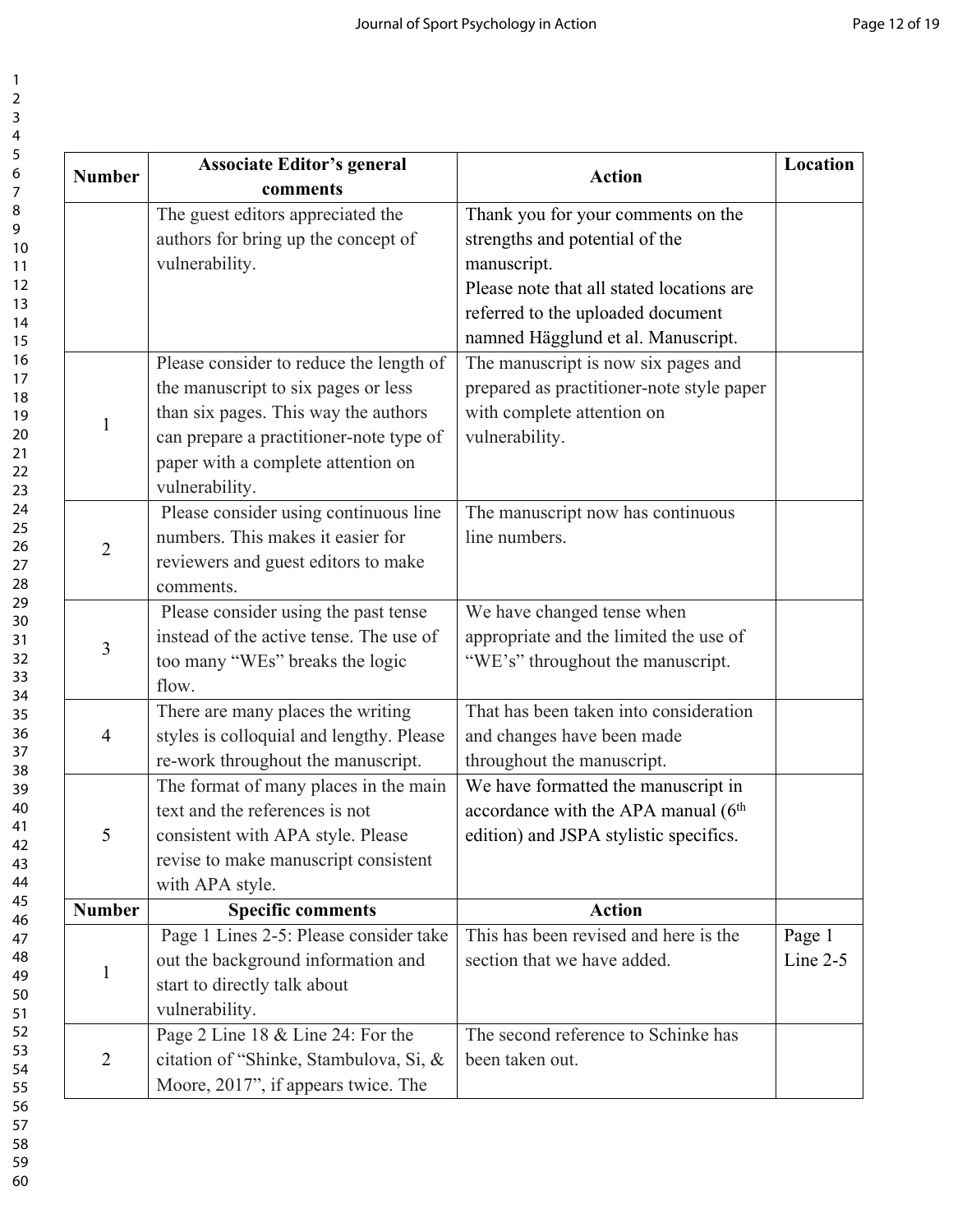| second time will be Schinke et al.,<br>4<br>2017. Again, please check the APA<br>5<br>style.<br>Page 2 Lines 19-26 & Page 3 Lines 1-<br>This paragraph has been taken out.<br>4: The paragraph can be taken out. It<br>3<br>deviates from the key concept of<br>vulnerability.<br>Page 3 Lines 5-13: This paragraph can<br>This paragraph has been taken out.<br>also be taken out. This is like an<br>abstract and there is no need to<br>$\overline{4}$<br>mention what will be described in the<br>whole paper here.<br>Page 3 Lines 14-26, Page 4, & Page 5<br>This paragraph has been taken out.<br>Lines 1-14: This is an extremely long<br>5<br>paragraph. Authors are suggested to<br>take this out. This also deviates from<br>the key focus of the current paper.<br>Page 5 Lines 18 & 19: Revise the<br>These paragraphs have been taken out.<br>6<br>format of these two paragraphs.<br>Page 6 Lines 17-22: The direct quote<br>Page numbers have been inserted.<br>Page 4<br>Line 67<br>should have page numbers. Again, use<br>7<br>APA styles. And direct quotes should<br>be limited, as much as possible.<br>Page 7 Lines 1-13: Try to summarize<br>This text has been summarized and here<br>Page 4<br>the definition in a more systematic<br>Lines<br>is the revised section.<br>68-77<br>way. Avoid too much XXX said and<br>8<br>38<br>XXX said. Integrate the points and pay<br>attention to the logic flow.<br>Page 7 Lines 20-26 & Page 8: Please<br>This paragraph has been revised<br>Pages 4- | $\overline{2}$ |                                          |                              |   |
|--------------------------------------------------------------------------------------------------------------------------------------------------------------------------------------------------------------------------------------------------------------------------------------------------------------------------------------------------------------------------------------------------------------------------------------------------------------------------------------------------------------------------------------------------------------------------------------------------------------------------------------------------------------------------------------------------------------------------------------------------------------------------------------------------------------------------------------------------------------------------------------------------------------------------------------------------------------------------------------------------------------------------------------------------------------------------------------------------------------------------------------------------------------------------------------------------------------------------------------------------------------------------------------------------------------------------------------------------------------------------------------------------------------------------------------------------------------------------------------------------------------------------|----------------|------------------------------------------|------------------------------|---|
| 6<br>7<br>8<br>9<br>10<br>11<br>12<br>13<br>14<br>15<br>16<br>17<br>18<br>19<br>20<br>21<br>22<br>23<br>24<br>25<br>26<br>27<br>28<br>29<br>30<br>31<br>32<br>33<br>34<br>35<br>36<br>37<br>43                                                                                                                                                                                                                                                                                                                                                                                                                                                                                                                                                                                                                                                                                                                                                                                                                                                                                                                                                                                                                                                                                                                                                                                                                                                                                                                           | 3              |                                          |                              |   |
|                                                                                                                                                                                                                                                                                                                                                                                                                                                                                                                                                                                                                                                                                                                                                                                                                                                                                                                                                                                                                                                                                                                                                                                                                                                                                                                                                                                                                                                                                                                          |                |                                          |                              |   |
|                                                                                                                                                                                                                                                                                                                                                                                                                                                                                                                                                                                                                                                                                                                                                                                                                                                                                                                                                                                                                                                                                                                                                                                                                                                                                                                                                                                                                                                                                                                          |                |                                          |                              |   |
|                                                                                                                                                                                                                                                                                                                                                                                                                                                                                                                                                                                                                                                                                                                                                                                                                                                                                                                                                                                                                                                                                                                                                                                                                                                                                                                                                                                                                                                                                                                          |                |                                          |                              |   |
|                                                                                                                                                                                                                                                                                                                                                                                                                                                                                                                                                                                                                                                                                                                                                                                                                                                                                                                                                                                                                                                                                                                                                                                                                                                                                                                                                                                                                                                                                                                          |                |                                          |                              |   |
|                                                                                                                                                                                                                                                                                                                                                                                                                                                                                                                                                                                                                                                                                                                                                                                                                                                                                                                                                                                                                                                                                                                                                                                                                                                                                                                                                                                                                                                                                                                          |                |                                          |                              |   |
|                                                                                                                                                                                                                                                                                                                                                                                                                                                                                                                                                                                                                                                                                                                                                                                                                                                                                                                                                                                                                                                                                                                                                                                                                                                                                                                                                                                                                                                                                                                          |                |                                          |                              |   |
|                                                                                                                                                                                                                                                                                                                                                                                                                                                                                                                                                                                                                                                                                                                                                                                                                                                                                                                                                                                                                                                                                                                                                                                                                                                                                                                                                                                                                                                                                                                          |                |                                          |                              |   |
|                                                                                                                                                                                                                                                                                                                                                                                                                                                                                                                                                                                                                                                                                                                                                                                                                                                                                                                                                                                                                                                                                                                                                                                                                                                                                                                                                                                                                                                                                                                          |                |                                          |                              |   |
| 39<br>40<br>41<br>42                                                                                                                                                                                                                                                                                                                                                                                                                                                                                                                                                                                                                                                                                                                                                                                                                                                                                                                                                                                                                                                                                                                                                                                                                                                                                                                                                                                                                                                                                                     |                |                                          |                              |   |
|                                                                                                                                                                                                                                                                                                                                                                                                                                                                                                                                                                                                                                                                                                                                                                                                                                                                                                                                                                                                                                                                                                                                                                                                                                                                                                                                                                                                                                                                                                                          |                |                                          |                              |   |
|                                                                                                                                                                                                                                                                                                                                                                                                                                                                                                                                                                                                                                                                                                                                                                                                                                                                                                                                                                                                                                                                                                                                                                                                                                                                                                                                                                                                                                                                                                                          |                |                                          |                              |   |
|                                                                                                                                                                                                                                                                                                                                                                                                                                                                                                                                                                                                                                                                                                                                                                                                                                                                                                                                                                                                                                                                                                                                                                                                                                                                                                                                                                                                                                                                                                                          |                |                                          |                              |   |
|                                                                                                                                                                                                                                                                                                                                                                                                                                                                                                                                                                                                                                                                                                                                                                                                                                                                                                                                                                                                                                                                                                                                                                                                                                                                                                                                                                                                                                                                                                                          |                |                                          |                              |   |
|                                                                                                                                                                                                                                                                                                                                                                                                                                                                                                                                                                                                                                                                                                                                                                                                                                                                                                                                                                                                                                                                                                                                                                                                                                                                                                                                                                                                                                                                                                                          |                |                                          |                              |   |
|                                                                                                                                                                                                                                                                                                                                                                                                                                                                                                                                                                                                                                                                                                                                                                                                                                                                                                                                                                                                                                                                                                                                                                                                                                                                                                                                                                                                                                                                                                                          |                |                                          |                              |   |
|                                                                                                                                                                                                                                                                                                                                                                                                                                                                                                                                                                                                                                                                                                                                                                                                                                                                                                                                                                                                                                                                                                                                                                                                                                                                                                                                                                                                                                                                                                                          |                |                                          |                              |   |
|                                                                                                                                                                                                                                                                                                                                                                                                                                                                                                                                                                                                                                                                                                                                                                                                                                                                                                                                                                                                                                                                                                                                                                                                                                                                                                                                                                                                                                                                                                                          |                |                                          |                              |   |
|                                                                                                                                                                                                                                                                                                                                                                                                                                                                                                                                                                                                                                                                                                                                                                                                                                                                                                                                                                                                                                                                                                                                                                                                                                                                                                                                                                                                                                                                                                                          |                |                                          |                              |   |
|                                                                                                                                                                                                                                                                                                                                                                                                                                                                                                                                                                                                                                                                                                                                                                                                                                                                                                                                                                                                                                                                                                                                                                                                                                                                                                                                                                                                                                                                                                                          |                |                                          |                              |   |
|                                                                                                                                                                                                                                                                                                                                                                                                                                                                                                                                                                                                                                                                                                                                                                                                                                                                                                                                                                                                                                                                                                                                                                                                                                                                                                                                                                                                                                                                                                                          |                |                                          |                              |   |
|                                                                                                                                                                                                                                                                                                                                                                                                                                                                                                                                                                                                                                                                                                                                                                                                                                                                                                                                                                                                                                                                                                                                                                                                                                                                                                                                                                                                                                                                                                                          |                |                                          |                              |   |
|                                                                                                                                                                                                                                                                                                                                                                                                                                                                                                                                                                                                                                                                                                                                                                                                                                                                                                                                                                                                                                                                                                                                                                                                                                                                                                                                                                                                                                                                                                                          |                |                                          |                              |   |
|                                                                                                                                                                                                                                                                                                                                                                                                                                                                                                                                                                                                                                                                                                                                                                                                                                                                                                                                                                                                                                                                                                                                                                                                                                                                                                                                                                                                                                                                                                                          |                |                                          |                              |   |
|                                                                                                                                                                                                                                                                                                                                                                                                                                                                                                                                                                                                                                                                                                                                                                                                                                                                                                                                                                                                                                                                                                                                                                                                                                                                                                                                                                                                                                                                                                                          |                |                                          |                              |   |
|                                                                                                                                                                                                                                                                                                                                                                                                                                                                                                                                                                                                                                                                                                                                                                                                                                                                                                                                                                                                                                                                                                                                                                                                                                                                                                                                                                                                                                                                                                                          |                |                                          |                              |   |
|                                                                                                                                                                                                                                                                                                                                                                                                                                                                                                                                                                                                                                                                                                                                                                                                                                                                                                                                                                                                                                                                                                                                                                                                                                                                                                                                                                                                                                                                                                                          |                |                                          |                              |   |
|                                                                                                                                                                                                                                                                                                                                                                                                                                                                                                                                                                                                                                                                                                                                                                                                                                                                                                                                                                                                                                                                                                                                                                                                                                                                                                                                                                                                                                                                                                                          |                |                                          |                              |   |
|                                                                                                                                                                                                                                                                                                                                                                                                                                                                                                                                                                                                                                                                                                                                                                                                                                                                                                                                                                                                                                                                                                                                                                                                                                                                                                                                                                                                                                                                                                                          |                |                                          |                              |   |
|                                                                                                                                                                                                                                                                                                                                                                                                                                                                                                                                                                                                                                                                                                                                                                                                                                                                                                                                                                                                                                                                                                                                                                                                                                                                                                                                                                                                                                                                                                                          |                |                                          |                              |   |
|                                                                                                                                                                                                                                                                                                                                                                                                                                                                                                                                                                                                                                                                                                                                                                                                                                                                                                                                                                                                                                                                                                                                                                                                                                                                                                                                                                                                                                                                                                                          |                |                                          |                              |   |
|                                                                                                                                                                                                                                                                                                                                                                                                                                                                                                                                                                                                                                                                                                                                                                                                                                                                                                                                                                                                                                                                                                                                                                                                                                                                                                                                                                                                                                                                                                                          |                |                                          |                              |   |
| 44                                                                                                                                                                                                                                                                                                                                                                                                                                                                                                                                                                                                                                                                                                                                                                                                                                                                                                                                                                                                                                                                                                                                                                                                                                                                                                                                                                                                                                                                                                                       |                | get rid of this section on "Steps toward | extensively and the title is | 5 |
| a working definition of vulnerability".<br>"Vulnerability uncovered in a<br>Lines<br>45<br>9                                                                                                                                                                                                                                                                                                                                                                                                                                                                                                                                                                                                                                                                                                                                                                                                                                                                                                                                                                                                                                                                                                                                                                                                                                                                                                                                                                                                                             |                |                                          |                              |   |
| mindfulness-based intervention". Here<br>84-107<br>Basically, this section is just too<br>46                                                                                                                                                                                                                                                                                                                                                                                                                                                                                                                                                                                                                                                                                                                                                                                                                                                                                                                                                                                                                                                                                                                                                                                                                                                                                                                                                                                                                             |                |                                          |                              |   |
| 47<br>is the section we've re-worked.<br>colloquial.                                                                                                                                                                                                                                                                                                                                                                                                                                                                                                                                                                                                                                                                                                                                                                                                                                                                                                                                                                                                                                                                                                                                                                                                                                                                                                                                                                                                                                                                     |                |                                          |                              |   |
| 48<br>49                                                                                                                                                                                                                                                                                                                                                                                                                                                                                                                                                                                                                                                                                                                                                                                                                                                                                                                                                                                                                                                                                                                                                                                                                                                                                                                                                                                                                                                                                                                 |                |                                          |                              |   |
| The long quotes have been deleted and<br>Pages 5-<br>Page 9: Authors are suggested to<br>50                                                                                                                                                                                                                                                                                                                                                                                                                                                                                                                                                                                                                                                                                                                                                                                                                                                                                                                                                                                                                                                                                                                                                                                                                                                                                                                                                                                                                              |                |                                          |                              |   |
| 51<br>we have summarized this section, and<br>better summarize the key points here.<br>6                                                                                                                                                                                                                                                                                                                                                                                                                                                                                                                                                                                                                                                                                                                                                                                                                                                                                                                                                                                                                                                                                                                                                                                                                                                                                                                                                                                                                                 |                |                                          |                              |   |
| 52<br>Currently, it reads a little bit messy as<br>here is the revised section.<br>Lines<br>10                                                                                                                                                                                                                                                                                                                                                                                                                                                                                                                                                                                                                                                                                                                                                                                                                                                                                                                                                                                                                                                                                                                                                                                                                                                                                                                                                                                                                           |                |                                          |                              |   |
| 53<br>the description is more like Brown<br>108-123<br>54                                                                                                                                                                                                                                                                                                                                                                                                                                                                                                                                                                                                                                                                                                                                                                                                                                                                                                                                                                                                                                                                                                                                                                                                                                                                                                                                                                                                                                                                |                |                                          |                              |   |
| 55<br>(2006) said and mentioned. Please                                                                                                                                                                                                                                                                                                                                                                                                                                                                                                                                                                                                                                                                                                                                                                                                                                                                                                                                                                                                                                                                                                                                                                                                                                                                                                                                                                                                                                                                                  |                |                                          |                              |   |
| 56<br>57                                                                                                                                                                                                                                                                                                                                                                                                                                                                                                                                                                                                                                                                                                                                                                                                                                                                                                                                                                                                                                                                                                                                                                                                                                                                                                                                                                                                                                                                                                                 |                |                                          |                              |   |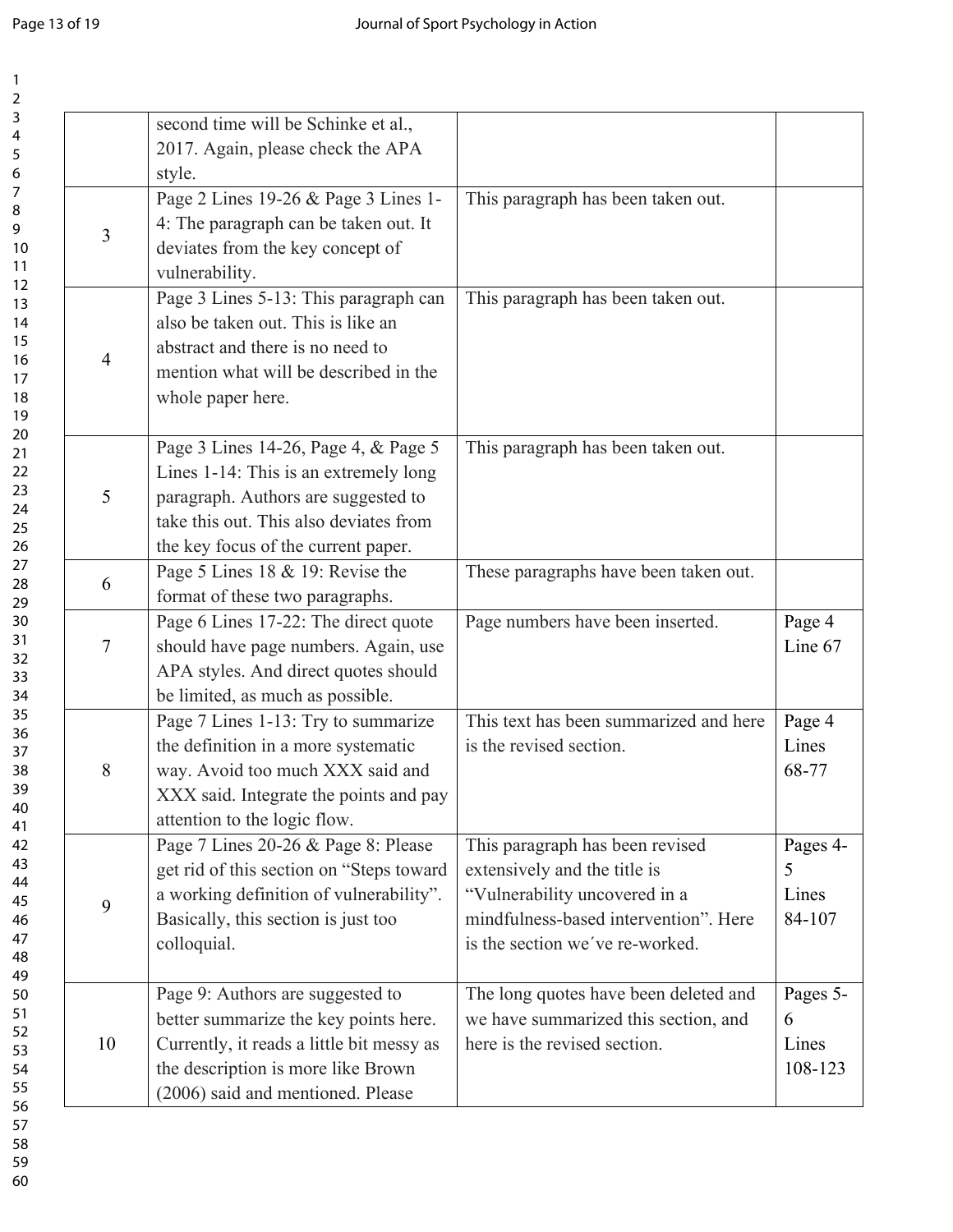|               | delete the long direct quotes (e.g.,<br>Lines 11-18).                         |                                                                                   |            |
|---------------|-------------------------------------------------------------------------------|-----------------------------------------------------------------------------------|------------|
|               | Page 10: Please re-work. This section                                         | The last section has been substantially                                           | Pages 6-   |
|               | reads like the proposed solution                                              | re-worked and new content has been                                                | 7          |
|               | though the not complete and lacks                                             | added to provide a more specific                                                  | Lines      |
|               | detailed and systematic discussion.<br>This section can be further worked on. | discussion leading up to the proposed<br>definition and to the conclusions in the | 124-166    |
|               |                                                                               | manuscript. Here is the revised section                                           | <b>New</b> |
|               |                                                                               | and the sections that we've added.                                                | content    |
|               |                                                                               |                                                                                   | Page 6     |
| 11            |                                                                               |                                                                                   | Lines      |
|               |                                                                               |                                                                                   | 125-138    |
|               |                                                                               |                                                                                   | Page 6     |
|               |                                                                               |                                                                                   | Lines      |
|               |                                                                               |                                                                                   | 140-142    |
|               |                                                                               |                                                                                   | Page 7     |
|               |                                                                               |                                                                                   | Lines      |
|               |                                                                               |                                                                                   | 150-162    |
| <b>Number</b> | <b>Reviewer One comments</b>                                                  | <b>Action</b>                                                                     |            |
|               | The basic premise of increasing                                               | Considering the limited length and                                                |            |
|               | acceptance, exploration, and active                                           | number of references we cannot provide                                            |            |
|               | contact with vulnerability in sport is                                        | support that we considered regarding                                              |            |
|               | sound and likely to produce positive                                          | the literature on mindfulness, ACT and                                            |            |
|               | outcomes. The way the author(s)                                               | self-compassion in sports.                                                        |            |
|               | present the issue is a bit confusing and                                      |                                                                                   |            |
|               | it is not clear to this reviewer if this is                                   |                                                                                   |            |
|               | not already being addressed.                                                  |                                                                                   |            |
|               | Highlighting this, on page 6, lines 3-                                        |                                                                                   |            |
|               | 12, a quote from a coach could be                                             |                                                                                   |            |
|               | interpreted as encouraging                                                    |                                                                                   |            |
|               | vulnerability, which would suggest                                            |                                                                                   |            |
|               | there may be efforts ongoing to                                               |                                                                                   |            |
|               | address this need. This reviewer                                              |                                                                                   |            |
|               | encourages the author(s) to investigate                                       |                                                                                   |            |
|               | further into what is currently being                                          |                                                                                   |            |
|               | attempted in this domain (specifically                                        |                                                                                   |            |
|               | with Mindfulness, ACT, and MAC                                                |                                                                                   |            |
|               | approaches)                                                                   |                                                                                   |            |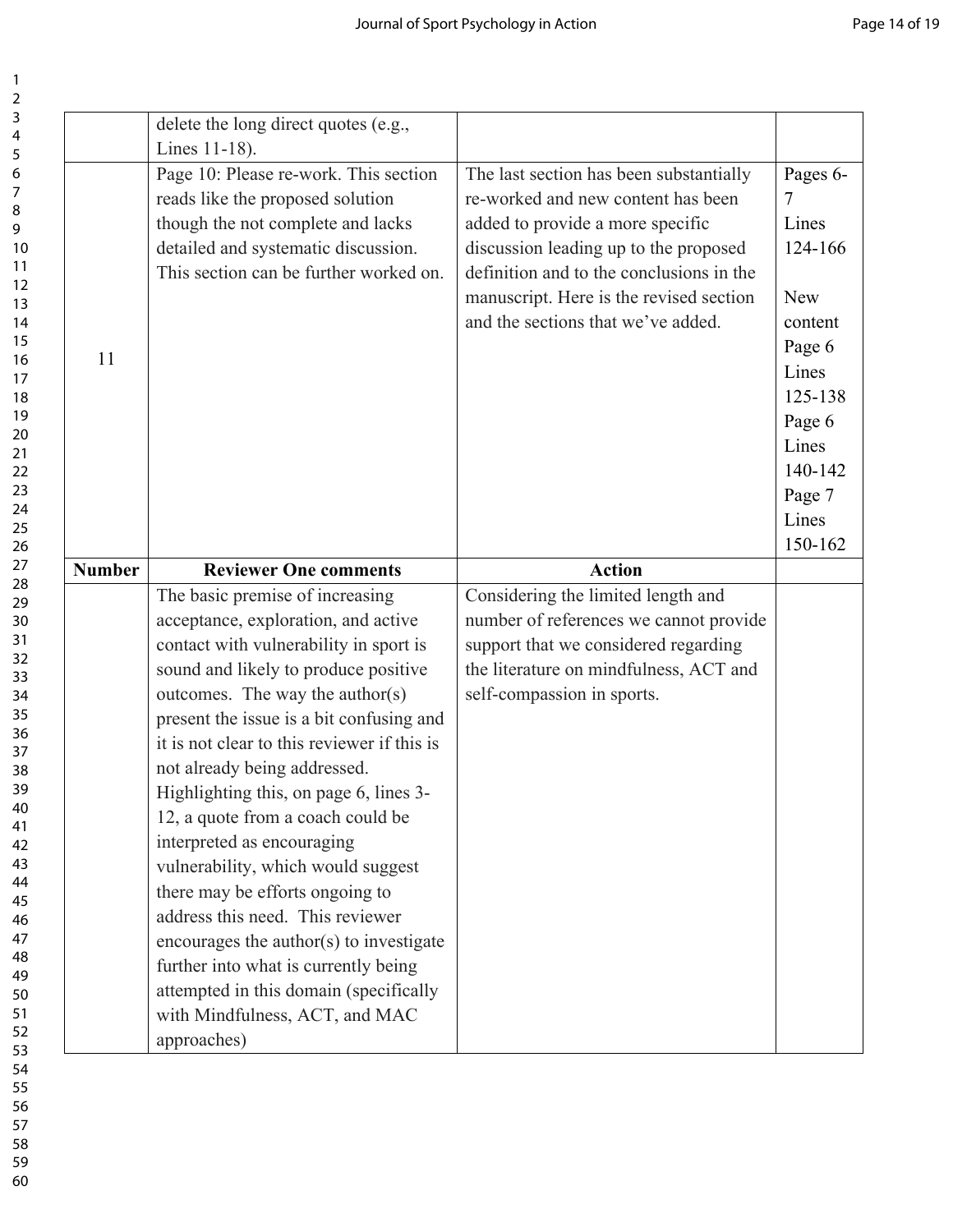| $\overline{\mathbf{c}}$ |                                         |                                          |          |
|-------------------------|-----------------------------------------|------------------------------------------|----------|
| 3                       | Generally, the discussion leading up to | This discussion has to a great extent    | Page 3-4 |
| 4<br>5                  | the specifics about the Swedish         | been revised and concentrated on the     | Lines    |
| 6                       | coaching experiment meanders a          | perception on vulnerability and here is  | 57-83    |
| 7                       | bit. It could stay tighter to the       | the section that we've revised.          |          |
| 8                       | perception of vulnerability as          |                                          |          |
| 9                       |                                         |                                          |          |
| 10<br>11                | 'weakness,' the negative outcomes, and  |                                          |          |
| 12                      | how to go about addressing this and     |                                          |          |
| 13                      | this would be a better article.         |                                          |          |
| 14                      | This reviewer found a number of         | These lines have all been taken out of   |          |
| 15                      | claims to be lacking any citations (Pg) | the manuscript.                          |          |
| 16<br>17                | 5 Lines 6-14 & Pgs 5-6 Lines 25-2),     |                                          |          |
| 18                      | the provided material did not support   |                                          |          |
| 19                      | the claim of harm (Pg 7 Lines 5-13),    |                                          |          |
| 20                      | and the use of the term 'masculinity'   |                                          |          |
| 21                      |                                         |                                          |          |
| 22<br>23                | was not supported by the given          |                                          |          |
| 24                      | examples. (Pg 4 Lines 3-7 consider      |                                          |          |
| 25                      | "aggressive," & Pg 5 Lines 3-6)         |                                          |          |
| 26                      | Did the authors mean to use "popular    | The term "popular acclaim" has           | Page 4   |
| 27                      | nature" instead of "populist nature"    | replaced this term and the line is found | Line 75  |
| 28<br>29                | when describing Mrs. Brown's            | here.                                    |          |
| 30                      | material? (Pg 7 Line 10)                |                                          |          |
| 31                      | The article starts by mentioning elite  | The term high performance sport is now   |          |
| 32                      | sport a number of times but does not    | used throughout the manuscript. This     |          |
| 33<br>34                | make a clear distinction between elite  | term is commonplace within the sport     |          |
| 35                      | and non-elite sport nor carries the     | and exercise literature and carries less |          |
| 36                      |                                         |                                          |          |
| 37                      | distinction through the article.        | of a conceptual overtone.                |          |
| 38                      |                                         |                                          |          |
| 39<br>40                | Small issues that could be improved     | These lines have been taken out.         |          |
| 41                      | with minor revisions included a         |                                          |          |
| 42                      | repeated paragraph (Pgs 2-3 Lines 19-   |                                          |          |
| 43                      | 4), missing subjects (Pg 3 Line 5 "the  |                                          |          |
| 44                      | main purpose" (of what? please          |                                          |          |
| 45<br>46                | specify)                                |                                          |          |
| 47                      | Pg 7 Line 25 "self-reflection to" (to   | This has been revised and the line is    | Page 4   |
| 48                      | what?)                                  | found here.                              | Line 88  |
| 49                      |                                         |                                          |          |
| 50<br>51                |                                         |                                          |          |
| 52                      | A broad overgeneralization (Pg 5        | These lines have been taken out.         |          |
| 53                      | Lines 17-18),                           |                                          |          |
| 54                      |                                         |                                          |          |
| 55                      |                                         |                                          |          |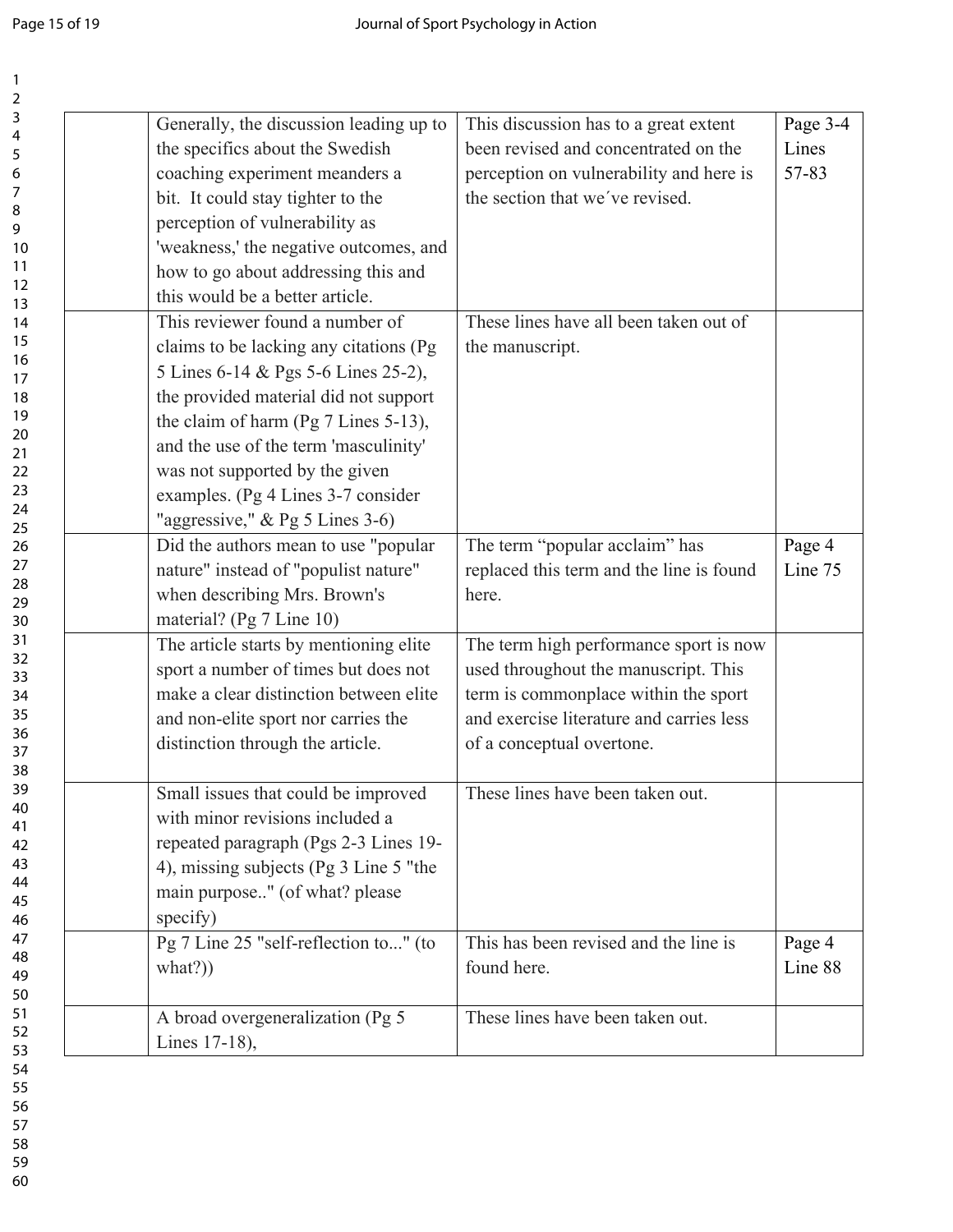|               | Other minor English grammar<br>issues. It is this reviewer's impression<br>that this may have been written by<br>author(s) who use English as a second<br>language.                                                                                                                                                                                                                                                                                                                                      | We have taken this into consideration;<br>revised and improved the language<br>throughout the manuscript.                                  |                          |
|---------------|----------------------------------------------------------------------------------------------------------------------------------------------------------------------------------------------------------------------------------------------------------------------------------------------------------------------------------------------------------------------------------------------------------------------------------------------------------------------------------------------------------|--------------------------------------------------------------------------------------------------------------------------------------------|--------------------------|
|               | Overall, this reviewer agrees with the<br>goal outcome of inspiring more<br>research and application into<br>normalizing/destigmatizing<br>vulnerability in athletic populations<br>but questions if the author(s) are<br>familiar enough with current progress<br>in this domain. That, combined with<br>the noted issues leads this reviewer to<br>recommend the author(s) further<br>familiarize themselves with current<br>practices in the above-mentioned<br>technologies and revise and resubmit. | Thank you for your comments on the<br>strengths and potential of the<br>manuscript.                                                        |                          |
| <b>Number</b> | <b>Reviewer Two comments</b>                                                                                                                                                                                                                                                                                                                                                                                                                                                                             | <b>Action</b>                                                                                                                              |                          |
|               | This manuscript describes the concept<br>of vulnerability and highlights the<br>value and use of mindfulness<br>interventions in elite sport. I think that<br>the ideas are interesting and<br>worthwhile. I also think there are some<br>improvements that could be made to<br>the writing to enhance the<br>communication of these ideas and to<br>better translate the concepts into<br>practical and usable advice.                                                                                  | Thank you for your comments on the<br>strengths and potential of the<br>manuscript                                                         |                          |
|               | It would be helpful to provide a<br>definition of mindfulness and a<br>description of mindfulness based<br>interventions. There is little clear<br>description of what mindfulness<br>means. Doing so early on would help                                                                                                                                                                                                                                                                                | A definition of mindfulness has been<br>inserted as well description on what<br>mindfulness means, and here is the<br>section we've added. | Page 2<br>Line 31-<br>34 |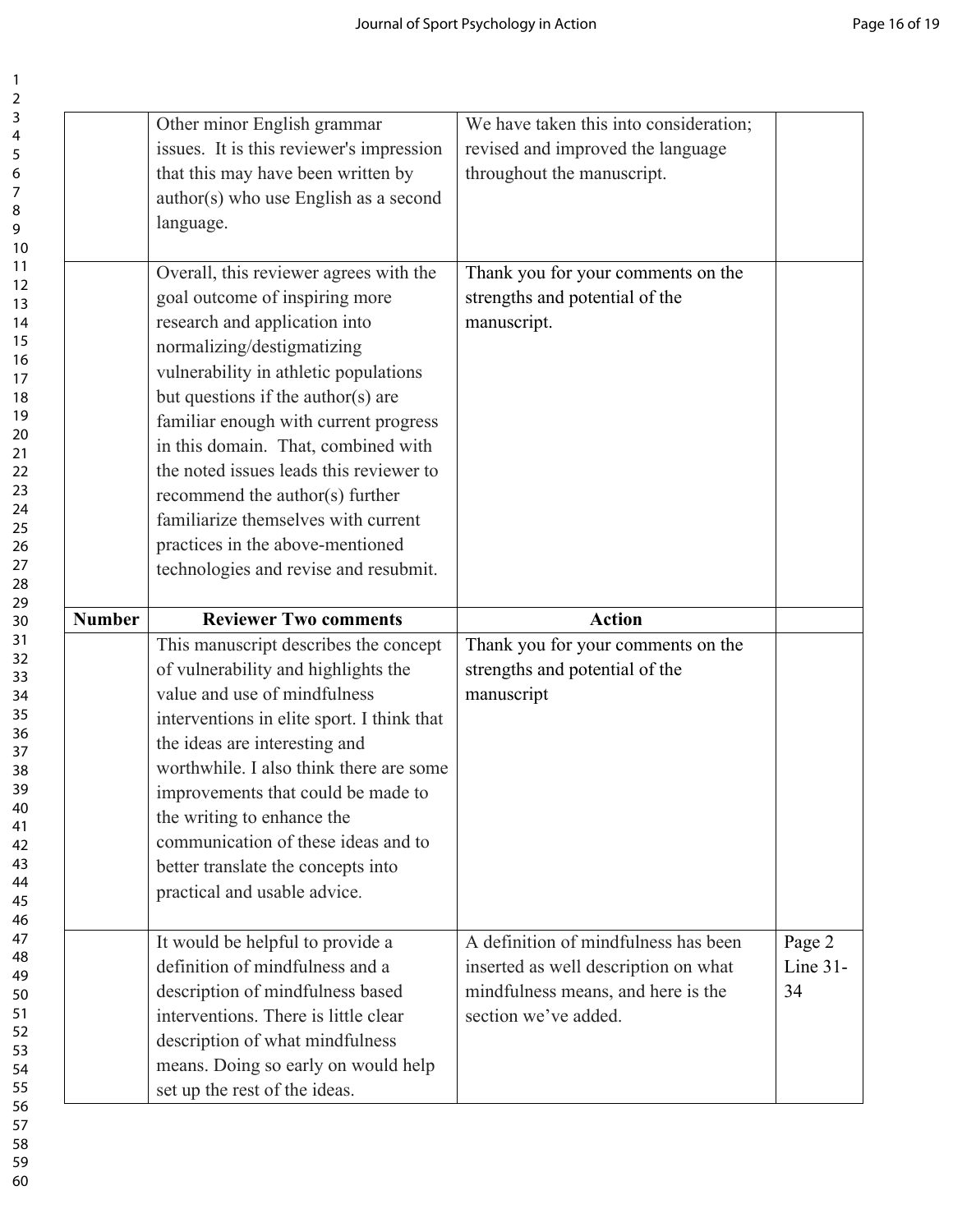| 2        |                                            |                                           |         |
|----------|--------------------------------------------|-------------------------------------------|---------|
| 3        | In particular, I think that a stronger     | This has been taken into consideration    | Page 6  |
| 4        | connection between mindfulness and         | and the connection between                | Lines   |
| 5<br>6   | vulnerability is helpful. For example,     | mindfulness and vulnerability is now      | 125-138 |
| 7        |                                            |                                           |         |
| 8        | it is important to note that being         | further explained in the last section and | Page 6  |
| 9        | mindful can be a form of vulnerability     | these are the sections that we've added.  | Lines   |
| 10       | - that is to fully experience potentially  |                                           | 140-142 |
| 11       | difficult emotions or thoughts or          |                                           | Page 7  |
| 12       | physical experiences. However, the         |                                           | Lines   |
| 13<br>14 | key of mindfulness is to not only be       |                                           | 150-162 |
| 15       |                                            |                                           |         |
| 16       | aware, but to also experience without      |                                           |         |
| 17       | judgement. It is the combination of        |                                           |         |
| 18       | both attention and non-judgment that       |                                           |         |
| 19       | make mindfulness a powerful and            |                                           |         |
| 20       | adaptive way to experience                 |                                           |         |
| 21<br>22 | vulnerability.                             |                                           |         |
| 23       |                                            | These lines have been taken out.          |         |
| 24       | Page 2, lines 24-26 are redundant with     |                                           |         |
| 25       | lines 19-21.                               |                                           |         |
| 26       | Page 3, lines 20-23 it would be helpful    | These lines have been taken out.          |         |
| 27       | to provide some example references         |                                           |         |
| 28<br>29 | here.                                      |                                           |         |
| 30       | Page 4, line $23 - I$ don't find this      | These lines have been taken out.          |         |
| 31       | sentence to be clear in referring to       |                                           |         |
| 32       |                                            |                                           |         |
| 33       | self-actualization. Consider expanding     |                                           |         |
| 34       | on this more.                              |                                           |         |
| 35       | Page 5, lines $6-10$ – this sentence is    | These lines have been taken out.          |         |
| 36<br>37 | quite long and contains two points that    |                                           |         |
| 38       | would probably be stronger if made in      |                                           |         |
| 39       | two sentences.                             |                                           |         |
| 40       |                                            |                                           |         |
| 41       | Page 5, lines $10-14$ – this sentence      | These lines have been taken out.          |         |
| 42       | connected to overuse injury is not well    |                                           |         |
| 43       | connected to the rest of the paragraph     |                                           |         |
| 44<br>45 | which address mental health.               |                                           |         |
| 46       | Page 6, lines $17-18 - I$ am not sure this | These lines have been taken out.          |         |
| 47       | sentence makes sense.                      |                                           |         |
| 48       |                                            |                                           |         |
| 49       | Page 6, line $24 - I'm$ not sure what      | Within ACT the desire to control          |         |
| 50       | you mean by "desire for control" in        | anxiety is considered to be the problem   |         |
| 51       | this sentence.                             | itself. Due to space limitations we have  |         |
| 52<br>53 |                                            | not elaborated on this sentiment, but     |         |
| 54       |                                            | can do if the AE feels this is necessary. |         |
| 55       |                                            |                                           |         |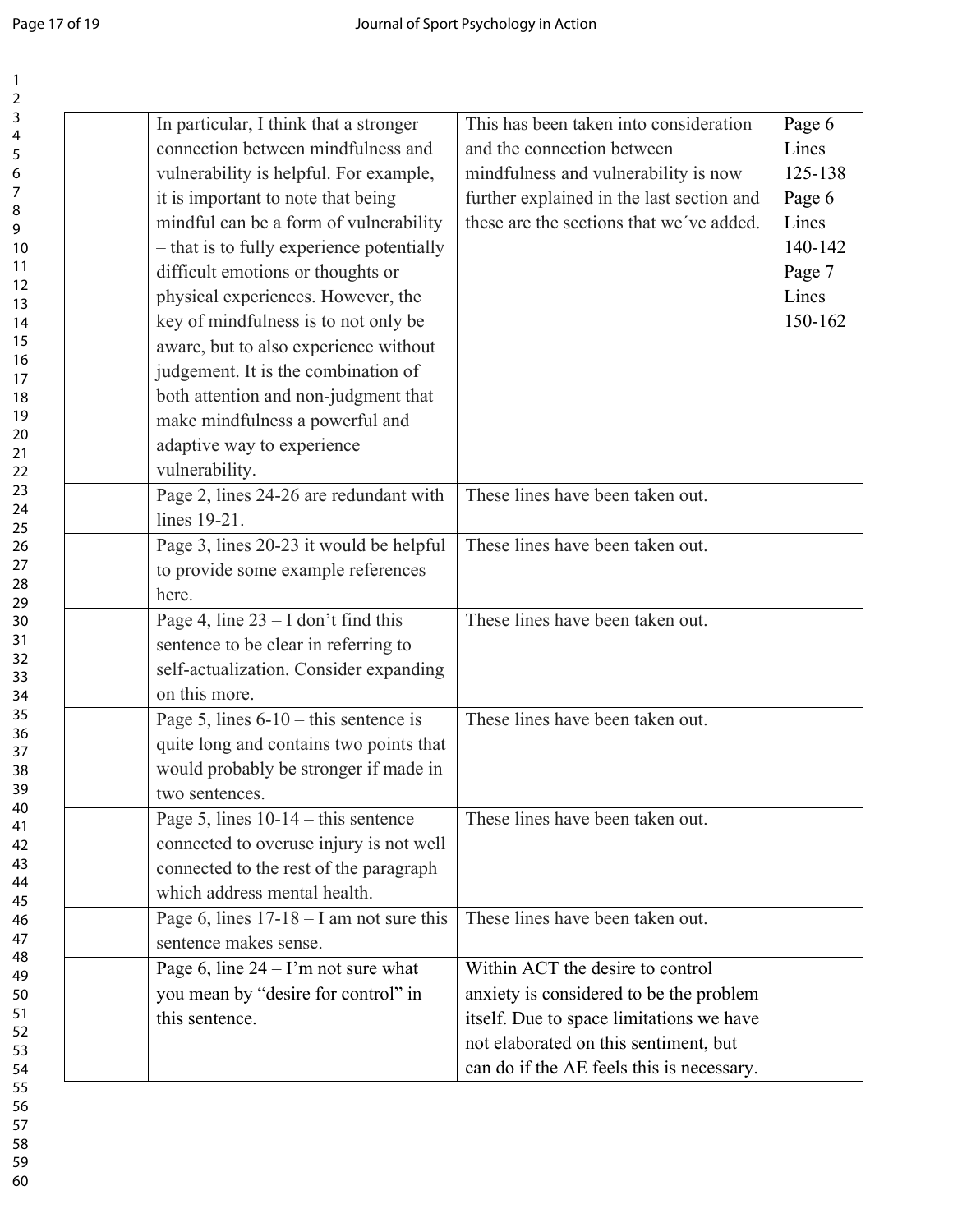| Page 7, line $10 - I$ don't think the use | The term "popular acclaim" has              | Page 4     |
|-------------------------------------------|---------------------------------------------|------------|
| of the word "populist" is appropriate     | replaced this term and the line is found    | Line 75    |
| here.                                     | here.                                       |            |
|                                           |                                             |            |
| Page 8, the working definition of         | It is important to keep in mind the         | Page 7     |
| vulnerability includes courage. I agree   | emphasis placed on the <i>experience</i> of | Lines      |
| that one can be courageous and            | vulnerability in the definition provided    | 150-162    |
| vulnerable, but one can also be           | in the manuscript and not being             |            |
|                                           |                                             |            |
| vulnerable and not courageous. I have     | vulnerable per see.                         |            |
| a problem with this as a definition of    | This view has been further developed in     |            |
| vulnerability broadly rather than as      | the revised manuscript and here is the      |            |
| one type of response to being             | section we've added.                        |            |
| vulnerable. I think that perhaps this     |                                             |            |
| isn't a general definition. I would refer |                                             |            |
|                                           |                                             |            |
| to this more specifically as "adaptive"   |                                             |            |
| sport vulnerability" or something that    |                                             |            |
| is more specific to this description.     |                                             |            |
|                                           |                                             |            |
| Being vulnerable is one thing, but        |                                             |            |
| what you are really describing are        |                                             |            |
| different ways to experience              |                                             |            |
|                                           |                                             |            |
| vulnerability. I think this is an         |                                             |            |
| important distinction. It might help to   |                                             |            |
| set up a better picture of being          |                                             |            |
| vulnerable in sport. Then several ways    |                                             |            |
| to experience that vulnerability could    |                                             |            |
| be presented, one maladaptive and one     |                                             |            |
| adaptive.                                 |                                             |            |
| Page 9, lines 24-26 this sentence does    | This sentence has been edited and is        | Page 6     |
|                                           |                                             |            |
| not make sense.                           | found here.                                 | Line       |
|                                           |                                             | 121-123    |
| The closing section on the proposal for   | The last section has been substantially     | Pages 6-   |
| the upside of vulnerability on page 10    | re-worked and new content has been          | 7          |
| was very brief and was a bit of a let     | added to provide a more specific            | Lines      |
| down. I was expecting a richer            | discussion leading up to the proposed       | 124-166    |
| description and more information.         | definition and to the conclusions in the    |            |
|                                           |                                             | <b>New</b> |
| Some examples might help the reader       | manuscript. Here is the revised section     |            |
| to be able to visualize the ideas.        | and the sections that we've added.          | content    |
|                                           |                                             | Page 6     |
| Ultimately, I didn't feel that the        |                                             |            |